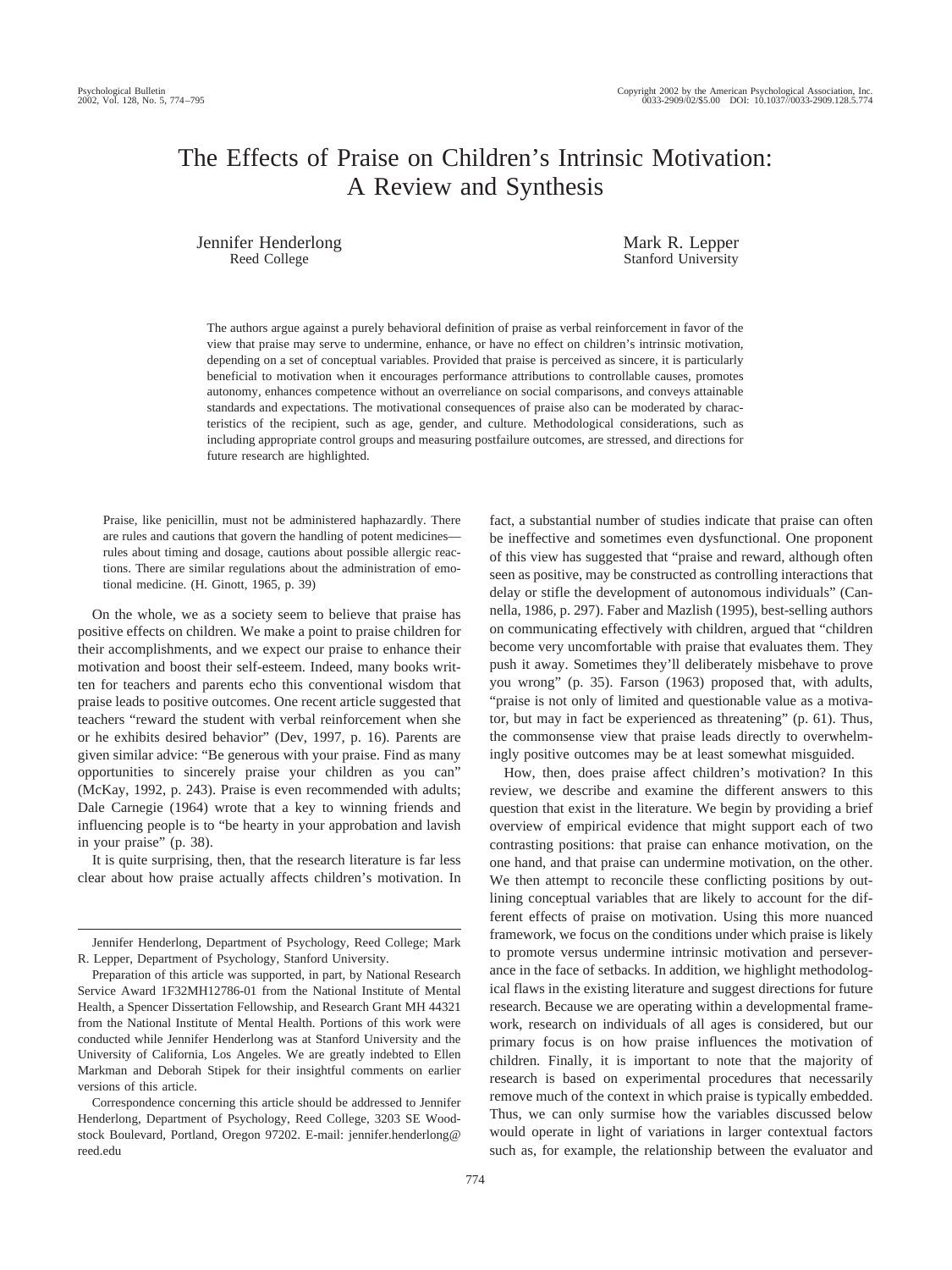the recipient of praise, the extent to which the classroom climate is competitive versus cooperative, or whether praise is given to others in the same situation.

#### Defining Praise and Motivation

Before considering the diverse motivational consequences of praise in more detail, it is important to establish working definitions of both praise and motivation. Thus, *praise* refers to "positive evaluations made by a person of another's products, performances, or attributes, where the evaluator presumes the validity of the standards on which the evaluation is based" (Kanouse, Gumpert, & Canavan-Gumpert, 1981, p. 98). This definition was selected in part because it is comprehensive, but also because it resonates well with a commonsense conception of praise. It lacks a few key elements, however, that need to be addressed before we consider the effects of praise on children's motivation.

First, it is clear from the mixed findings in the praise literature that the "positive evaluations" mentioned in this definition do not necessarily serve a strict reinforcing function, but rather have the potential either to enhance or to undermine motivation, depending on several factors that we discuss in greater detail below. Second, praise is not a simple one-way transmission from the evaluator to the recipient but rather a complex social communication in which the role of the recipient is just as critical as the role of the evaluator. That is, the effects of praise vary depending not only on the content of the praise but also on the context in which it is delivered, the array of potential meanings it may convey, and the characteristics and interpretations of the recipient. Finally, it is also important to distinguish praise from other related concepts. Praise is different from simple acknowledgment and feedback (e.g., "That's right"; "You scored 90%."), which are more neutral forms of recognition, and is also distinct from encouragement (e.g., "You can do it!"), which is more future-focused than praise and often is used in response to negative performance outcomes. Although related, we also distinguish praise from more indirect techniques for conveying possible approbation, such as those used in research on *attributional labeling*, whereby a child is told, for example, that he or she "seems like the kind of person who . . . enjoys school" or ". . . likes to help others" or ". . . likes to do a careful job." In such cases, the potential approval conveyed by these messages seems typically more tentative (you *seem* like), more indirect (the *kind of person* who), and more implicit (and you should assume that I approve of children who . . .) than praise as we have defined it.

In defining motivation, it is important to draw a distinction between *intrinsic motivation*, which refers to engagement motivated by pleasure or enjoyment, and *extrinsic motivation*, which refers to engagement motivated by external pressures or constraints. Our primary interest is in understanding how praise may foster or undermine intrinsic motivation, largely because internally driven engagement is associated with a host of positive outcomes such as creativity, persistence, and life-long learning. Of course, extrinsic motivation is also affected by praise, particularly when there is a continued expectation of reward or praise in the future. Indeed, if the extrinsic motivator is powerful enough, intrinsic motivation becomes almost irrelevant, or at least very difficult to measure, in the immediate situation. Thus, studies that measure motivation in later and more distant situations that are free from

obvious external contingencies are particularly valuable for ensuring that intrinsic—and not extrinsic—motivation is being assessed.

A secondary aspect of motivation that we also consider is perseverance in the face of setbacks. In some cases, praise may encourage behaviors or patterns of engagement that appear adaptive in situations of success but maladaptive when subsequent challenges arise. We seek to identify and understand these cases, as well as those in which praise fosters perseverance. Thus, the key outcome variables for the present review are subsequent intrinsic motivation—often best assessed by measures that are distant in both time and space from the experimental manipulation—and later perseverance in the face of failure. With these definitions in mind, we now consider the motivational consequences of praise.

# Two Contrasting Views

# *Praise Enhances Intrinsic Motivation*

One prominent view among researchers, educators, and parents is that praise routinely enhances intrinsic motivation (e.g., Anderson, Manoogian, & Reznick, 1976; Cameron & Pierce, 1994; Catano, 1975; Dev, 1997; McKay, 1992; O'Leary & O'Leary, 1977; Sarafino, Russo, Barker, Consentino, & Titus, 1982; Shanab, Peterson, Dargahi, & Deroian, 1981). Indeed, frequency of praise tends to be positively correlated with self-perceptions of ability among elementary school children (Blumenfeld, Pintrich, Meece, & Wessels, 1982), which in turn can enhance feelings of pride and expectations for success in the future (see Weiner, 1985, 1992). Praise also has been shown to increase children's desire to engage in the praised task (e.g., Anderson et al., 1976; Harackiewicz, 1979; Sarafino et al., 1982; Swann & Pittman, 1977). In one study, for example, fourth-grade children who were praised for creating funny endings for riddles selected more riddles to complete at the end of the study than they had during a baseline period (Sarafino et al., 1982). As in much of the praise literature, however, this study did not include a no-praise control group, making it difficult to rule out alternative explanations.

Research with adults also supports the view that praise enhances intrinsic motivation. Shanab and colleagues (1981) found that positive verbal feedback during a puzzle-solving task led undergraduates to spend more time on the task and to rate their interest as higher than participants in a control condition who received neutral feedback. In another study, adults who were praised for a puzzle-completion task spent more time engaging in the same task during a subsequent free-choice session than those given no feedback (Deci, 1971). Praise also has been shown to improve adults' performance at skilled tasks, compared with the performance of a control group (Catano, 1975, 1976; but see Baumeister, 1984; Baumeister, Hutton, & Cairns, 1990).

On a wider scale, meta-analytic studies reviewing the effects of rewards on motivation have shown that praise tends to increase intrinsic motivation across a variety of dependent measures (Cameron & Pierce, 1994; Deci, Koestner, & Ryan, 1999; Eisenberger & Cameron, 1996; Tang & Hall, 1995). The more recent and rigorous meta-analysis by Deci and colleagues (1999) found that verbal rewards had positive effects on self-reported interest for both children and college students but had positive effects on free-choice behavior for college students only, suggesting that the effects of praise on children are somewhat more complex. In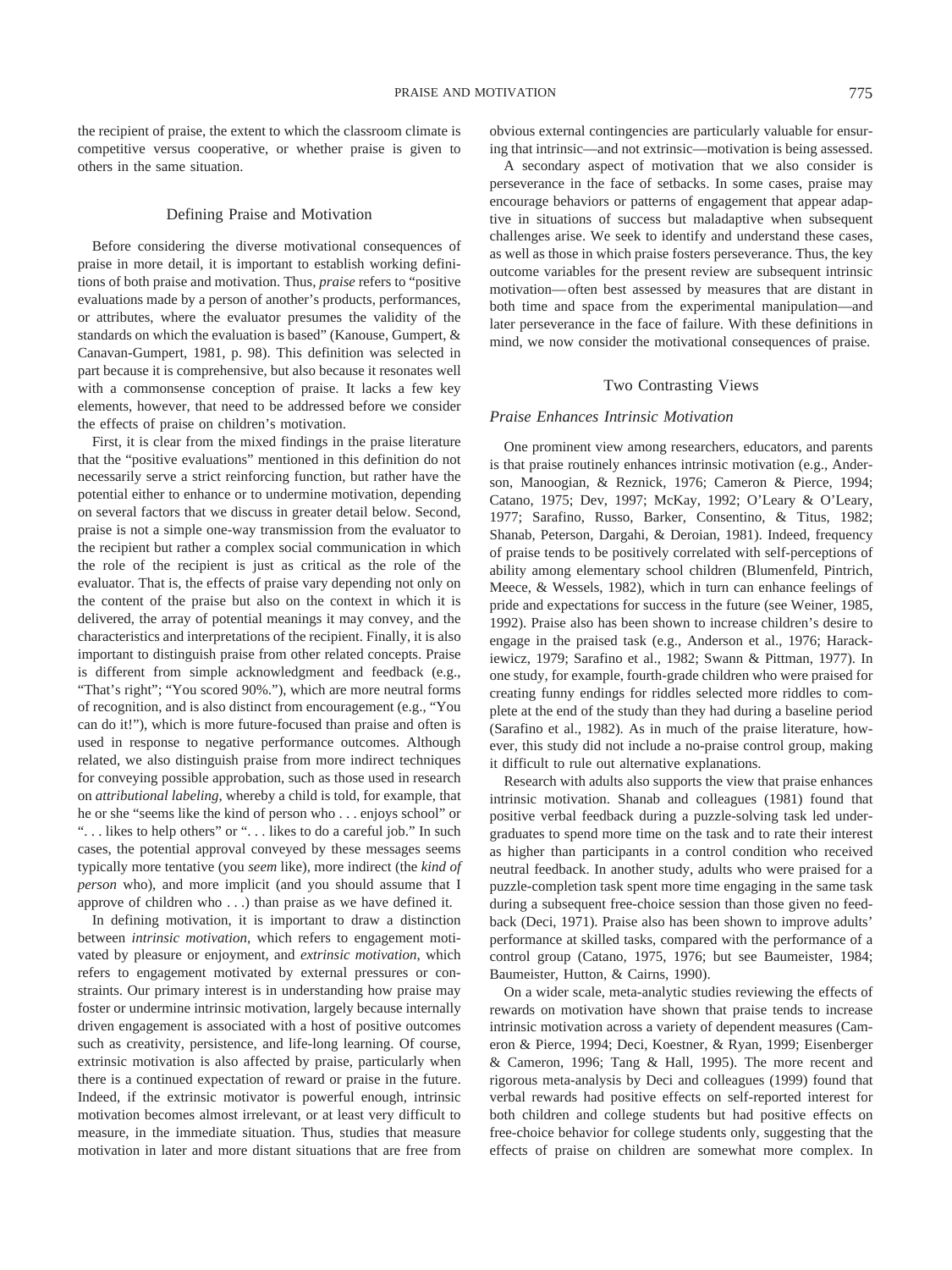considering these results, however, it is important to note that the use of meta-analytic techniques for procedurally diverse literatures such as that of rewards and motivation has been called into question (Lepper, Henderlong, & Gingras, 1999; Lepper, Keavney, & Drake, 1996), and the particular meta-analyses conducted by Cameron and colleagues (Cameron & Pierce, 1994; Eisenberger & Cameron, 1996) have been widely criticized for a variety of methodological weaknesses, such as routinely collapsing across highly replicable and statistically significant interactions reflecting directly opposite effects (Deci et al., 1999; Kohn, 1996; Lepper et al., 1996, 1999).

Finally, the potential power of praise is evident in the behavior modification literature, in which programs are developed that involve the systematic and contingent use of praise over time for the purpose of reducing classroom behavior problems and encouraging students to learn. Such work has shown that praise can be a successful technique for influencing a variety of classroom behaviors, from abiding by classroom rules and engaging in positive peer relations to paying attention to teacher instructions and developing academic skills (e.g., Harris, Wolf, & Baer, 1967; Madsen, Becker, & Thomas, 1977; O'Leary & O'Leary, 1977). Despite the demonstrated success of such social approval techniques, however, praise is almost never isolated as a single variable in these studies (e.g., Brown & Elliott, 1965; Kastelen, Nickel, & McLaughlin, 1984; Kazdin, 1981; McAllister, Stachowiak, Baer, & Conderman, 1969; Ward & Baker, 1968). Therefore, it is unclear whether positive effects are due to praise per se, teacher attention following desired behaviors and/or teacher inattention following misbehaviors, special privileges, or any of a host of other components of any given program. It is also unclear whether the positive outcomes uncovered in these studies reflect intrinsic or extrinsic motivation.

*Beneficial mechanisms.* There are a number of theoretical mechanisms that may account for these positive effects of praise. One such potential mediating variable is self-efficacy, or personal beliefs about one's capabilities to achieve particular outcomes—a variable that has been linked to adaptive coping behavior, effort expenditure, and success (Bandura, 1982, 1997). Although selfefficacy is strongest when it arises from one's own accomplishments, *verbal persuasion* can be used to convince others that they do in fact have the ability to succeed, which should, in turn, enhance self-perceptions of efficacy (Bandura, 1977, 1997).

In a similar vein, cognitive evaluation theory focuses on competence and autonomy as basic psychological needs that, when fulfilled, result in an intrinsically motivated state (Deci & Ryan, 1985; Deci, Vallerand, Pelletier, & Ryan, 1991; Ryan & Deci, 2000). According to this theory, intrinsic motivation is enhanced to the extent that external events—including praise—promote greater perceived competence and facilitate an internal perceived locus of causality such that individuals believe they are responsible for their own behaviors and performance outcomes. Although it is less clear how praise per se should facilitate an internal perceived locus of causality, it is easy to imagine that most statements of praise serve to enhance children's perceptions of competence, which in turn positively impact intrinsic motivation.

Praise also may be effective simply because it creates a positive mood (see Delin & Baumeister, 1994) or because it makes people feel good about themselves (Blumenfeld et al., 1982). In addition, because of the positive interpersonal dynamic that typically accompanies praise, children may continue to exhibit praised behavior to sustain the attention and approval of the evaluator. In this case, however, motivational benefits are purely extrinsic and may be quite transient, dissipating as soon as the evaluator is no longer present to dole out approval.

Finally, operant principles can be used to explain positive effects of praise on motivation. According to these principles, praise is thought to increase the frequency of behavior because the positive experience of being praised becomes associated with the behavior that elicited praise (e.g., O'Leary & O'Leary, 1977). Indeed, studies in this tradition have shown that praising children for following a rule, completing an assignment, or paying attention to the teacher results in an increased frequency of the desired behavior (e.g., Drabman & Lahey, 1974; Madsen et al., 1977). Positive outcomes of this sort, however, are also likely due to extrinsic motivation.

It is important to note that operant explanations can be criticized for their somewhat tautological nature. By definition, anything termed a *positive reinforcer* must increase the frequency of a behavior; thus, to the extent that praise is defined as a positive verbal reinforcer, it cannot have anything but enhancing effects. In cases in which praise fails to enhance motivation (which happens often enough to warrant attention), the explanation from the operant tradition can too easily be that the praise given was simply inappropriate verbal reinforcement. Because we believe the neutral and even negative effects of praise to be both interesting and important, we find a social–cognitive approach to the study of praise far more compelling than the operant tradition.

Even from this incomplete list, it is clear that there are a number of possible mechanisms to account for the potentially positive effects of praise. Future research might distinguish among them and delineate the conditions under which each is invoked.

### *Praise Undermines Intrinsic Motivation*

The contrasting view, that praise is unnecessary or may in fact harm children's intrinsic motivation, has been articulated by Kohn (1993), who wrote that "the most notable aspect of a positive judgment is not that it is positive but that it is a judgment" (p. 102). Praise can create excessive pressure to continue performing well, discourage risk taking, and reduce perceived autonomy (e.g., Birch, Marlin, & Rotter, 1984; Gordon, 1989; Holt, 1982; Kohn, 1993). Ironically, research has shown that when praise is given for exceptionally easy tasks it can lead to inferences of low ability (Graham, 1990; Meyer et al., 1979), which, in turn, are likely to have harmful effects on subsequent motivation in the praised domain (Weiner, 1985, 1992).

Correlational research provides support for the view that praise can undermine motivation. For example, Grusec (1991) found a negative correlation between the degree to which mothers praised their 4-year-olds for acting prosocially and the degree to which their children actually behaved in a prosocial manner. In classroom observations, praise has been positively correlated with shorter task persistence, more eye-checking with the teacher, and inflected speech such that answers have the intonation of questions (Rowe, 1974). Furthermore, research on expert human tutors has suggested that it is the least effective tutors who use the most effusive and direct statements of praise (Lepper, Drake, & O'Donnell-Johnson, 1997; Lepper & Woolverton, 2002; Lepper, Woolverton, Mumme, & Gurtner, 1993). Aside from correlational evidence, the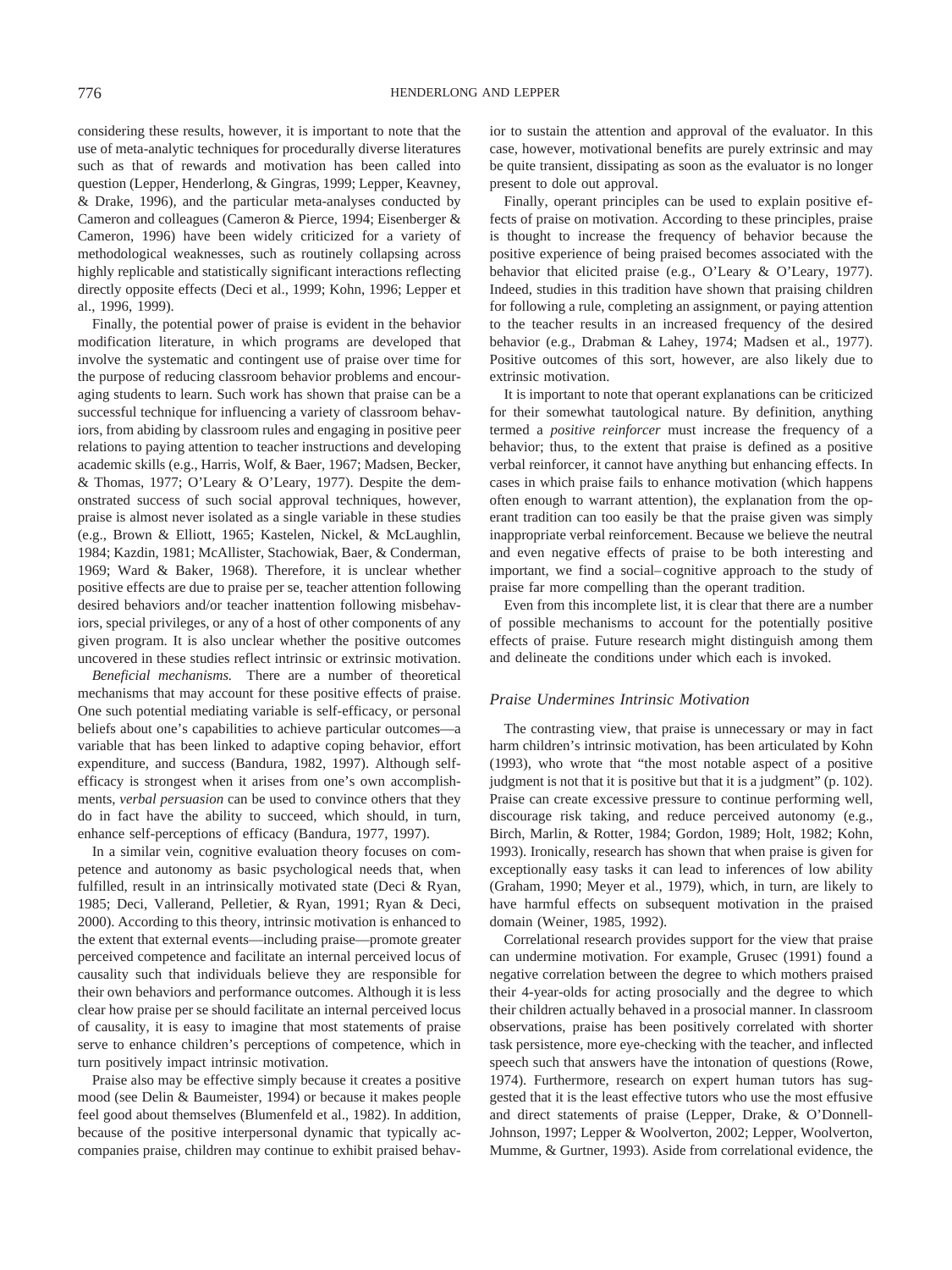negative effects of some forms of praise also have been amply demonstrated in experimental studies. One such study showed, for example, that children who were praised in a somewhat controlling manner for their performance on a booklet of word-search puzzles subsequently showed lower levels of intrinsic interest in the puzzles than children who received no feedback (Kast & Connor, 1988).

*Detrimental mechanisms.* How can a little well-intentioned praise really hurt anyone? Such effects may be easier to comprehend if praise is likened to other tangible rewards that tend to undermine intrinsic motivation under certain conditions. In a prototypic study demonstrating the negative effects of rewards on intrinsic motivation, preschool children who were asked to draw with magic markers in order to obtain a reward subsequently showed less intrinsic motivation for drawing than children who either received the same reward unexpectedly or neither expected nor received the reward (Lepper, Greene, & Nisbett, 1973). Their engagement was undermined, or overjustified, by the unnecessarily powerful compensation, leading to subsequent decrements in intrinsic motivation. Expected contingent praise may produce a similar overjustification effect, leading children to believe that their engagement was for the sake of adult approval rather than for the sheer enjoyment of the activity itself. We return to this point in greater detail below.

Other mechanisms accounting for the negative effects of praise revolve around its necessarily evaluative nature. For example, praise can instill a sense of contingent self-worth that leads to helplessness in the face of subsequent difficulties (Kamins & Dweck, 1999), or it can increase self-consciousness to the point of distraction from the task (Baumeister et al., 1990). Similarly, cognitive evaluation theory suggests that praise may call attention to the controlling behavior of adults, and it dampens intrinsic motivation to the extent that it leads children to shift from an internal to an external perceived locus of causality (Deci & Ryan, 1985). Thus, praise may have negative motivational consequences because it makes salient that one is being evaluated.

In contrast to the behaviorist argument that praise serves as a reinforcing agent, proponents of the view that praise can undermine motivation have explicitly argued against the construal of praise as verbal reinforcement (Brophy, 1981; Delin & Baumeister, 1994). According to Delin and Baumeister (1994), "it is inappropriate and misleading to treat praise as simply a category of reinforcement. . . . Reinforcement is . . . one limited and occasional result of praise" (p. 222). Brophy (1981) has drawn on the work of O'Leary and O'Leary (1977), who indicated that praise must be contingent, specific, and sincere if it is to function as a reinforcer. He found that, in the typical classroom, teacher praise frequently lacks contingency, specificity, and credibility and is often given in response to bids for praise from students; it is not surprising that Brophy also found that such praise does not correlate with student achievement. Furthermore, it is not clear that enhanced motivation and performance would result even if teachers' everyday praise statements did meet these criteria.

If praise has the potential to harm motivation, should we avoid it altogether? As Brophy (1981) argued, "Students do not actually need praise in order to master the curriculum, to acquire acceptable student role behaviors, or even to develop healthy self concepts" (p. 21). Cultural psychologists might agree that praise is not necessary because explicit praise may not exist in some cultures.

For example, among the Gusii of Kenya (LeVine, 1989) or the Zinacantec Maya (Childs & Greenfield, 1980; Maynard, 2002), it has been suggested that children learn and acquire important skills by observing others and are given feedback only when their performance is inadequate. Of course, the absence of praise in some cultures does not necessarily indicate that our Western culture, with all its accompanying standards and practices, would function well without praise. It does suggest, however, that praise may not be as fundamental to child rearing as our naive intuitions might lead us to believe.

In sum, there is ample evidence providing some support for arguments at both ends of the praise spectrum. In some cases, praise is helpful, and in other cases, harmful, to subsequent intrinsic motivation. In the next section, we attempt to understand these conflicting results by outlining several of the critical conceptual variables that are likely to determine the conditions under which praise has positive or negative effects on children's later intrinsic motivation and their perseverance in the face of subsequent challenges.

# Conceptual Variables Influencing the Effects of Praise on Intrinsic Motivation

As we have suggested, many different mechanisms have been proposed to account for the effects of praise on motivation, as summarized in Table 1. Most of these mechanisms, however, concern only single specific beneficial or detrimental effects of praise, largely because they are based on studies that have individually defined praise in very circumscribed ways. Thus, although the topic of praise has been researched extensively, there has been little cross-fertilization of ideas and few attempts to systematize the findings. Reducing these numerous mechanisms to a smaller set of conceptual variables is helpful, both for organizing the literature and for highlighting the intervening processes that should be considered in future research. To this end, we spend the majority of this review discussing a set of such organizing themes or conceptual variables that help to determine how praise affects children's intrinsic motivation under various conditions.

To gain a representative sense of the literature and generate a set of conceptual variables, we searched the PsycINFO database using the key word *praise*, focusing on studies conducted from 1970 to 2001. Abstracts were reviewed to narrow the search primarily to studies examining praise and motivation in a social–cognitive framework. We also searched the reference sections of relevant articles to locate additional empirical and theoretical sources that may not have been catalogued using the term *praise*. It was not our aim to include every possible study or to conduct a quantitative review but rather to provide a representative overview of the literature regarding praise and children's intrinsic motivation.

Five common organizing themes emerged from the literature that seemed to capture the factors underlying the positive versus negative effects of praise: perceived sincerity, performance attributions, autonomy, competence and self-efficacy, and standards and expectations. These conceptual variables are not meant to represent an exhaustive list, but we do believe that they capture the majority of what research to date has uncovered about the effects of praise on children's intrinsic motivation and perseverance. Furthermore, whereas these variables may often be correlated with one another in the real world (e.g., praise may simultaneously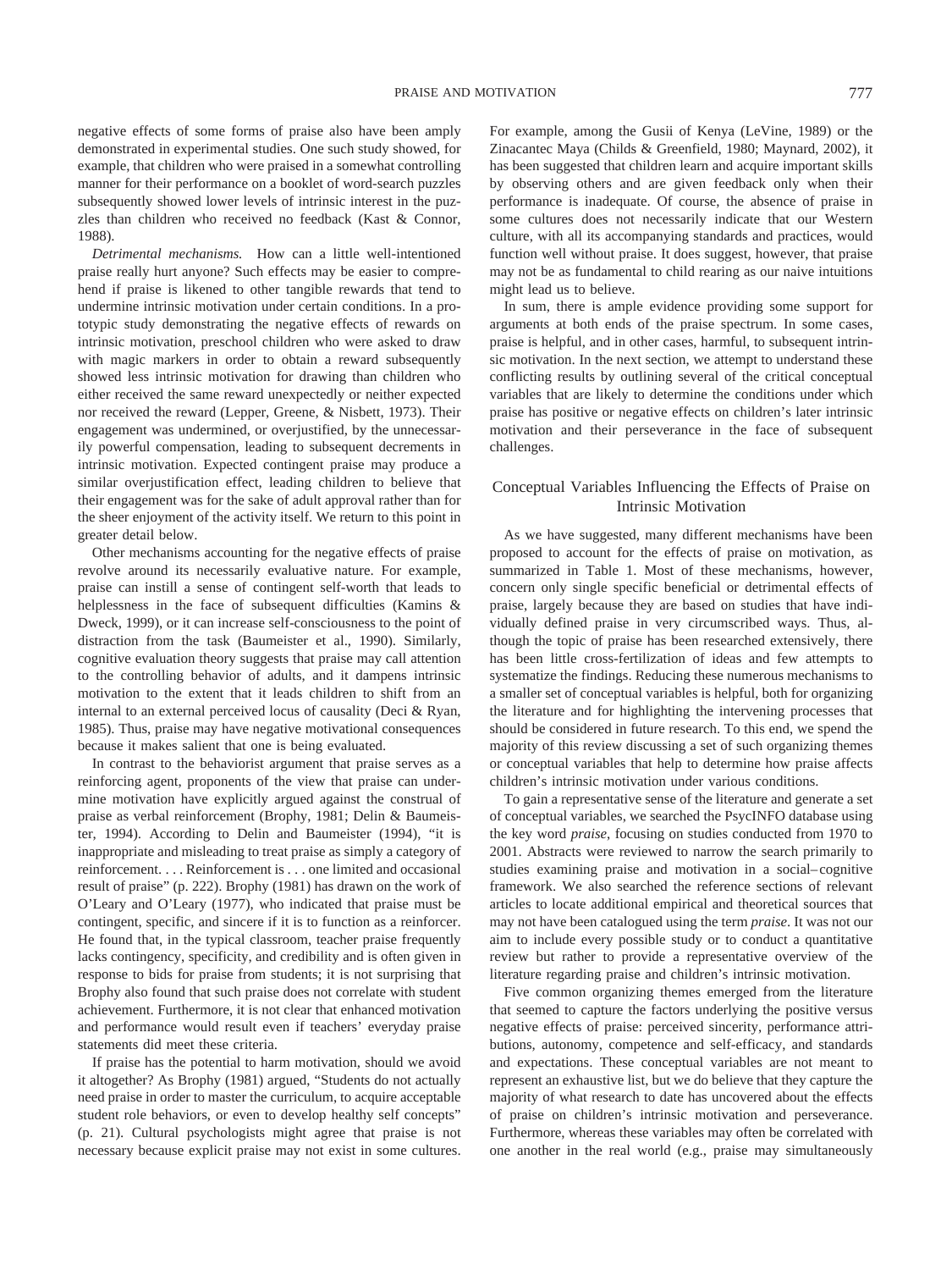| ×<br>×<br>٠<br>۰, |  |
|-------------------|--|
|-------------------|--|

| Proposed Mechanisms for Beneficial and Detrimental Effects of Praise |  |  |  |  |  |  |  |
|----------------------------------------------------------------------|--|--|--|--|--|--|--|
|----------------------------------------------------------------------|--|--|--|--|--|--|--|

| Beneficial mechanisms                                                | Detrimental mechanisms                                                 |  |  |  |  |
|----------------------------------------------------------------------|------------------------------------------------------------------------|--|--|--|--|
| Boosts self-efficacy (Bandura, 1977, 1997)                           | Leads to inferences of low ability, when given for easy tasks          |  |  |  |  |
| Enhances feelings of competence and autonomy (Deci & Ryan, 1985)     | (Meyer, 1992)                                                          |  |  |  |  |
| Creates positive feelings (Blumenfeld et al., 1982)                  | Overjustifies performance (Kohn, 1993; Lepper et al., 1973)            |  |  |  |  |
| Strengthens association between response and positive outcomes       | Encourages stable ability attributions and contingent self-worth       |  |  |  |  |
| (O'Leary & O'Leary, 1977)                                            | (Kamins & Dweck, 1999; Mueller & Dweck, 1998)                          |  |  |  |  |
| Provides incentive for task engagement (Madsen et al., 1977)         | Creates pressure and highlights self-consciousness (Baumeister)        |  |  |  |  |
| Encourages adaptive effort attributions (Henderlong, 2000; Mueller & | et al., 1990)                                                          |  |  |  |  |
| Dweck, 1998)                                                         | Causes perceived locus of causality to shift from internal to external |  |  |  |  |
| Provides motivating information about normative excellence (Koestner | (Deci & Ryan, 1985)                                                    |  |  |  |  |
| et al., 1990)                                                        | Produces purely instrumental focus (Birch et al., 1984)                |  |  |  |  |
| Helps children regulate task engagement (Schunk & Zimmerman,         | Invites rejection of praise due to insincerity (Kanouse et al., 1981)  |  |  |  |  |
| 1997)                                                                | Encourages invidious social comparison (Kohn, 1986)                    |  |  |  |  |

convey messages about competence, autonomy, and expectations), they can be empirically distinguished. Thus, for the sake of conceptual clarity, in the present review we consider them largely independently of one another.

It is important to clarify whether the conceptual variables discussed below serve to moderate or mediate the effects of praise on intrinsic motivation. Although the majority of these variables have been examined primarily as moderators in previous research, we contend that many could also be conceptualized as continuous variables that might well serve a mediating function. For example, one might imagine competence as a moderator in the sense that praise statements that convey competence are likely to enhance intrinsic motivation whereas praise statements that subtly convey a lack of competence are likely to undermine intrinsic motivation. Competence also may be a mediator in that praise may impact the extent to which children view themselves as competent, which may in turn influence subsequent intrinsic motivation. Thus, both moderating and mediating functions are identified in our discussion, and we do not believe these variables can be characterized simply in terms of one function or the other. With these caveats in mind, we now turn to a discussion of the relevant conceptual variables.

# *Sincerity*

Despite Grice's (1975) dictum that speakers should be truthful in their conversational contributions, this is not always the case when adults praise children. Most adults can probably recall instances in which they have purposely obscured the truth and used praise to manipulate, motivate, or protect children—with the children's best interests at heart. Indeed, such actions have already been documented with adults tutoring young children (Lepper et al., 1993, 1997).

Thus, an important first variable that may moderate the effects of praise on children's intrinsic motivation is perceived sincerity. In contrast to the other conceptual variables we consider subsequently, perceived sincerity might be viewed more as a true moderator—that is, a necessary condition that must be fulfilled to proceed further in an analysis of the motivational consequences of praise. After all, if children immediately dismiss words of praise, the extent to which praise might otherwise promote adaptive attributions or positive beliefs about competence, for example,

becomes largely irrelevant. Despite its obvious importance, however, this variable has received very little empirical attention. Therefore, our discussion is necessarily restricted to an analysis of existing theoretical speculation regarding the effects of perceived sincerity of praise on children's intrinsic motivation.

Probably the most relevant issue here is simply whether the evaluator is indeed being sincere and honest. Unfortunately, good data are not available to examine this seemingly straightforward issue, perhaps because it is likely considerably more difficult than it might appear at first glance to assess the effects of veridical versus false praise in a controlled study. Some data do exist, however, concerning the features of praise that are associated with perceptions of insincerity. For example, some researchers have argued that praise may be perceived as untrue when it is highly effusive or overly general (Ginott, 1965; Kanouse et al., 1981; Kohn, 1993; Lepper et al., 1993; O'Leary & O'Leary, 1977). Global judgments (e.g., "You're such an angel!") can be easily discounted if children think about instances in which their behavior was contrary to the praise (e.g., "I stole cookies earlier, so I can't really be an angel."). Thus, the more general the praise, the more likely it is to be inconsistent with some existing beliefs about the self. Indeed, Kanouse et al. (1981) have argued that such praise can lead to self-criticism or even attempts to sabotage future performance in order to resolve a discrepancy between the statement of praise and more realistic beliefs about the self (see also Ginott, 1965). Similarly, Kohn (1993) has argued that praise should be directed at specific aspects of performance because it is "less likely that there will be a gap between what someone hears and what he thinks about himself if we don't make sweeping comments about what he is like as a person" (p. 108).

The interaction between the content of praise and the stage of the learning process may also be important, such that praise may be most believable when it changes over time to reflect children's developing skills in a domain. A child who has acquired only very basic skills in a domain is unlikely to believe praise for high ability until more elaborate skills have been developed or greater success is achieved. Praise for hard work also may be discounted when children have explicitly not worked hard or when they perceive no means through which the evaluator would have information about how hard they worked. In addition, praise may be perceived as insincere when it is contradicted by nonverbal behavior (Brophy,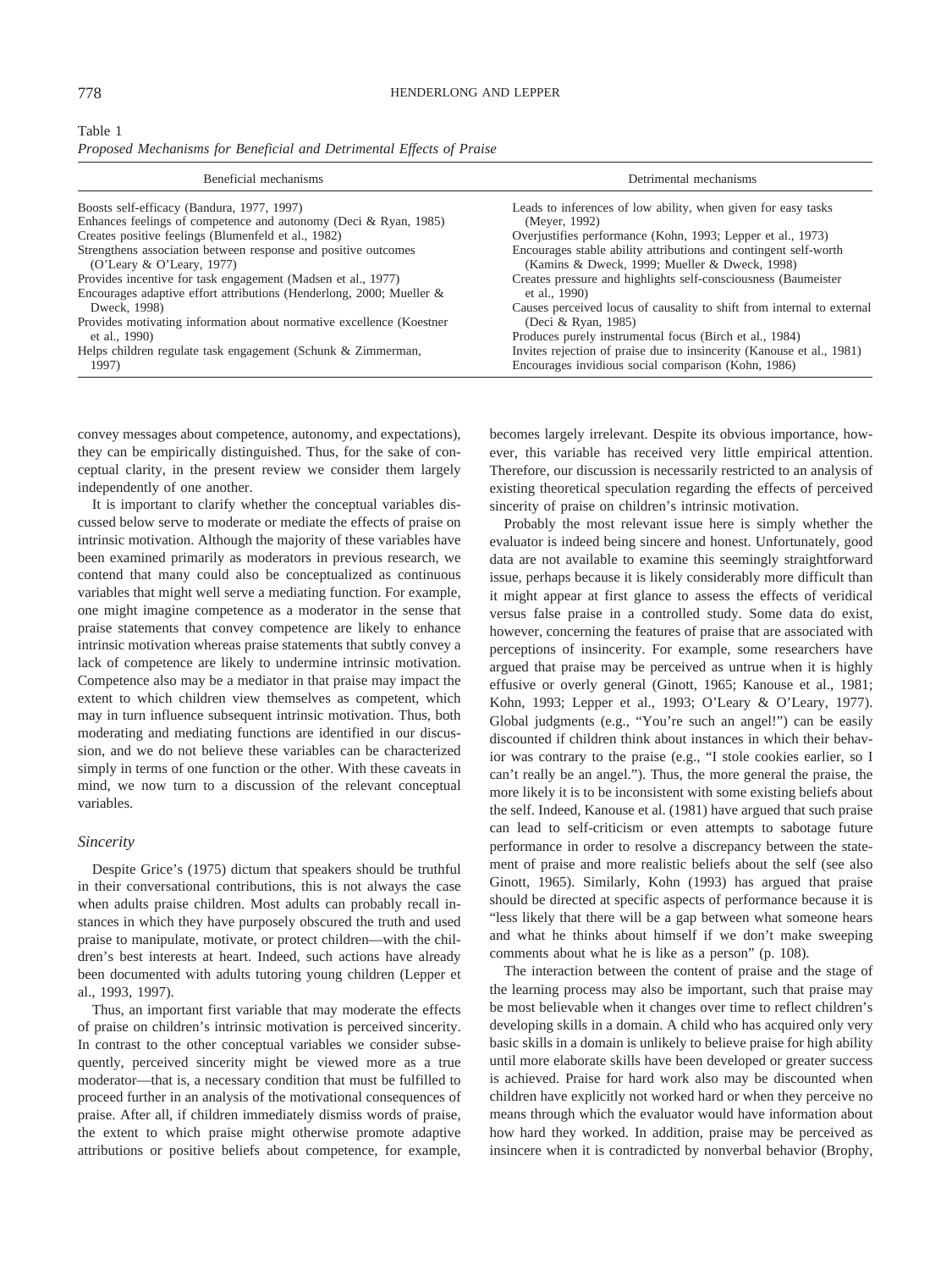1981; Feldman & Donohoe, 1978) or delivered only after an extended pause following the relevant outcome during which the evaluator had searched for an appropriate response (Kohn, 1993). In all of these cases, praising honestly for behaviors or achievements for which one has evidence should enhance children's perceptions of sincerity.

In general, praise that is not given spontaneously but rather to reinforce or manipulate behavior may appear contrived to the recipient and will therefore be ineffective. It is unclear, however, how sensitive children may be to the manipulative function of praise, especially given that even adults have trouble detecting insincere flattery when it is directed at the self (Berscheid & Walster, 1969; Jones, 1964). Very young children may have difficulty inferring ulterior motives and therefore may be less likely to discount praise due to insincerity. Specifically, until about third grade, children seem to interpret nonliteral but intentional utterances (e.g., deception or irony) as if they were sincere remarks (Ackerman, 1981; Demorest, Meyer, Phelps, Gardner, & Winner, 1984; Winner, 1988). As Brophy (1981) has suggested, children below the age of 7 tend to interpret praise statements very directly,

construing them in a literal and concrete way (to the extent that they understand them), and fail to internalize them carefully to determine whether or not they make sense. With children at this level, even praise that is noncontingent or otherwise defective as specific reinforcement may still function reasonably well as encouragement or more general reinforcement. (p. 22)

On the other hand, Damon (1995) has argued that children are able and willing to question the intent of the praiser:

Children are perfectly capable of asking the same questions that we would ask when faced with empty flattery: Why do people feel they need to make up things about me? What is wrong with me that people need to cover up? What are these stories about me trying to prove? (p. 74)

In this case, it appears that insincere praise has the potential to do more harm than good. Thus, the issue of developmental differences in the degree to which perceived sincerity functions as a moderator remains an unresolved empirical question that should be addressed by future research.

Whether children perceive praise as sincere may also be a function of their existing views of themselves. Depending on their previous estimates of how capable, competent, or deserving they are, children may accept praise only when it is consistent with their self-views and reject praise that contradicts these beliefs (Delin & Baumeister, 1994; Kanouse et al., 1981). Of course, this begs the question of how to convince children of their competence if they already see themselves as incompetent and they reject attempts to enhance their self-conceptions through praise. In such cases, it may be particularly important that adults pay attention to the issues discussed above—that is, praise should be genuine, specific, and used somewhat sparingly so that it does not become dismissed on the basis of its emptiness and lack of contingency.

Finally, the perceived sincerity of praise may be dependent on the quality of the relationship between the evaluator and the recipient of the praise. One might imagine that, in the context of a close and caring teacher–child relationship, praise will be perceived as genuine and helpful. In contrast, the same praise statement given in the context of a more conflict-ridden or less-secure relationship may be perceived as manipulative, controlling, or as a sign that that the teacher feels sorry for the student. Relationships not only may influence children's interpretations of praise but also may themselves be affected depending on the perceived sincerity of praise. For example, Delin and Baumeister (1994) have suggested that when children perceive praise as insincere, there may be negative interpersonal consequences, and Gordon (1989) has argued that when praise is perceived as insincere, children may feel that adults do not truly understand them, which is likely to harm the quality of the relationship.

In summary, praise may be perceived as insincere—and would therefore be likely to have negative motivational consequences when it is overly general, highly effusive, or contradicted by other words or behaviors. Children's age, existing self-conceptions, and the quality of the relationship in which the praise is delivered may serve moderating functions. Of course, this is largely speculative, and our main point is simply that future research should address these issues of sincerity more directly. Assuming that praise is perceived as sincere and credible, however, we now turn to a discussion of four conceptual variables that help to account for the effects of praise on children's intrinsic motivation and perseverance.

### *Performance Attributions*

In assessing or predicting motivation, it is important to consider the attributions or inferences children make about the causes of their successes and failures, such as whether they believe their performance was due to stable versus unstable or controllable versus uncontrollable factors. In this section we first consider attributions as they mediate the effects of praise on intrinsic motivation. Thus, depending on the circumstances, praise can encourage either adaptive or maladaptive attributions for performance, and these attributions then determine whether there are positive or negative motivational consequences. We then consider the moderating function of attributions as we compare the different outcomes of praise statements that comment explicitly on effort versus ability in terms of both intrinsic motivation and perseverance in the face of failure. Developmental differences are considered throughout.

*Attributions as mediators.* Attribution theory is rooted in the classic work of Heider (1958), Jones and Davis (1965), and Kelley (1967, 1973), and has been applied to the areas of achievement and education largely by Weiner and Graham (Graham, 1991, 1994; Weiner, 1985, 1994; Weiner & Kukla, 1970). The central tenet of this theory is that people search for the causes of achievement outcomes, particularly when failure is involved. People's causal inferences, in turn, guide subsequent behaviors and emotional reactions toward both themselves and others.

In the achievement domain, the dominant perceived causes are effort and ability, which differ most critically along the controllability dimension. Weiner (1994) has found distinct patterns of motivated behavior based on attributions to these causes, both in reasoning about the self and about others. Following personal failure, performance tends to improve when individuals make attributions to lack of effort, but tends to worsen when they make attributions to lack of ability. After all, it is far more encouraging for people to believe that they have failed because they simply did not try hard enough than to believe they lack some necessary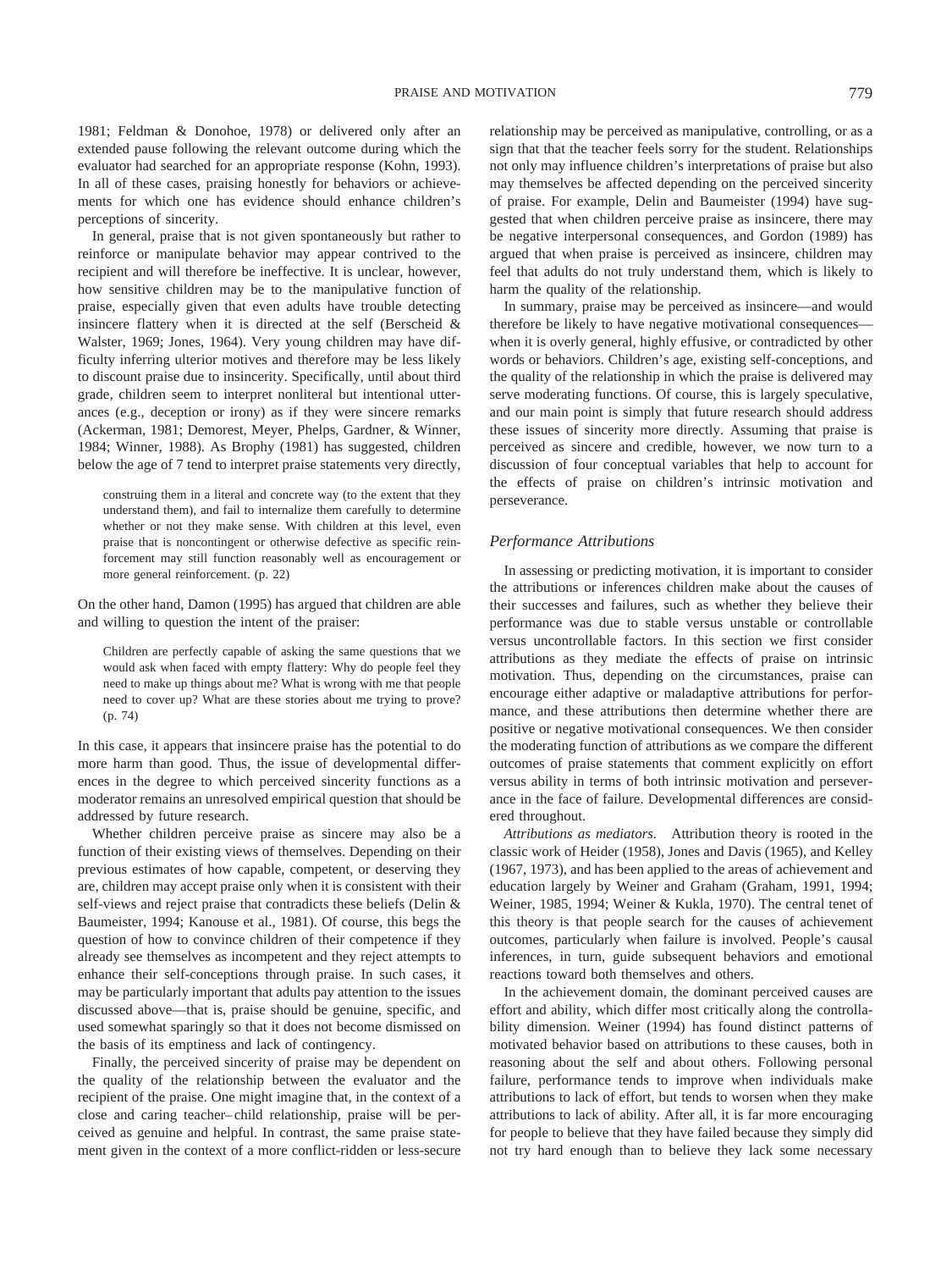ability—the former being temporary and within an individual's power to change. When judging the failures of others, however, people tend to respond with punishment when they presume a lack of effort, but not when they presume that others lack ability. Thus, quite ironically, attributions to lack of effort bring negative reactions from others (punishment) but positive long-term consequences for the self (performance increments), whereas attributions to lack of ability bring more positive reactions from others (no punishment) but negative long-term consequences for the self (performance decrements). Punishment, or lack thereof, can thus send children messages about the causes of their failures.

Carrying this analysis into the domain of success, one might consider what messages praise, or lack thereof, can send to children about the causes of their successes. This question has been explored directly in a program of research by Meyer and his colleagues (e.g., Meyer, 1992; Meyer et al., 1979; Meyer, Mittag, & Engler, 1986). In an experimental paradigm (Meyer et al., 1986), 2 adult participants served as "learners," and two confederates of the experimenter served as "teachers." The 2 learners were first asked to take a test so that the teachers would have estimates of their ability at the task. Next, the 2 learners worked on a task relating to this ability and were both given feedback that their solutions were correct, but the 1st learner was praised for success by both teachers (e.g., "You have done very fine. I'm very pleased."), whereas the 2nd was given no additional feedback. Meyer et al. (1986) found that praised learners typically believed they had performed poorly on the initial test of ability and exhibited negative affect, but nonpraised learners typically believed they had performed well on the initial test of ability and exhibited positive affect. Consistent with Weiner's (1994) model, praised learners likely reasoned that the initial test must have revealed a low ability for the task, leading the teachers to view their success as praiseworthy, whereas nonpraised learners likely reasoned that the initial test must have revealed a high ability for the task, leading the teachers to view their success as natural. One might imagine that subsequent intrinsic motivation would be dampened for the 1st learner but enhanced for the 2nd.

This paradigm has been extended developmentally to examine children's understanding of praise as an attributional cue in hypothetical scenarios. One questionnaire study, for example, showed that high school students and adults judged the nonpraised student as having higher ability, while a remedial fifth-grade sample judged the praised student as having higher ability (Meyer et al. 1979). In a similar study, videotaped scenarios of two students performing similarly but receiving different teacher feedback were shown to 4- through 12-year-old children (Barker & Graham, 1987). In the video, the two students both achieved successful solutions, but one was praised (e.g., "Good thinking! Way to go!") while the other was given no additional feedback. As predicted, older children attributed higher ability to the nonpraised student whereas younger children attributed higher ability to the praised student.

These findings can be explained by research showing that young children tend to reason about the relationship between effort and ability in less complex ways than older children and adults (Covington, 1984; Harari & Covington, 1981; Nicholls, 1978). For example, studies by Nicholls (1978; Nicholls & Miller, 1984) have shown that children do not distinguish effort and ability as separate dimensions in their causal reasoning until approximately third

grade.1 Preschool and early primary grade children tend to believe that effort and ability work together to produce achievement outcomes, whereas older children and adults believe that effort and ability have a compensatory relationship and that ability represents a maximum capacity. Similarly, Covington and colleagues (Covington, 1984; Covington & Beery, 1976; Harari & Covington, 1981) have demonstrated that self-worth is derived from both ability and effort for younger children but is derived almost exclusively from ability for older children. Given these beliefs, older children often devalue effort for relatively easy tasks because they view a high expenditure of effort as a sign of low ability. It follows, therefore, that praise given for easy tasks may translate into a positive message for young children but into a negative message for older children, who interpret the praise as signifying a low ability. Indeed, in the Meyer paradigm (e.g., Meyer et al., 1979), children who understand ability as capacity explain the different teacher feedback in terms of different abilities, whereas children who do not yet understand ability as capacity explain the different teacher feedback in terms of differential effort, teacher bias, or neater papers (Miller & Hom, 1997).

Thus, at least for older children, it is clear that sometimes praise may be damaging because it conveys a message of low ability. Of course, the Meyer paradigm (Meyer et al., 1979, 1986) involves praising a learner in the presence of another learner who is also receiving an implicit message from the teacher, and praise might not convey the same message of low ability were there no other learners present. Furthermore, despite its theoretical contribution, we question the external validity of the Meyer paradigm, in that the chances of two children performing identically and then receiving different explicit feedback in the company of only each other and the teacher are exceedingly slim. These studies, therefore, do not necessarily indicate that delivering praise to one student in the presence of others is harmful per se but rather that the subtle messages and implicit comparisons conveyed by praise have implications for students' beliefs about the causes of their academic outcomes, which in turn affect motivation.

*Ability versus effort praise.* Rather than focusing on ability versus effort attributions based on implicit social comparisons, other researchers have studied praise that comments explicitly on ability versus effort (e.g., Kamins & Dweck, 1999; Koestner, Zuckerman, & Koestner, 1987; Mueller & Dweck, 1998; Schunk, 1983, 1984; Schunk & Cox, 1986). In this sense, attributions can also serve to moderate the effects of praise on motivation.

Koestner and his colleagues (1987), for instance, examined the differences between ability and effort praise in a study with college students engaging in a hidden-figures task. They predicted that ability praise (e.g., "That's good; I can see your ability is above average for this puzzle.") would produce greater intrinsic motivation than effort praise (e.g., "That's good; I can see that you work harder than most people on this puzzle.") because of the strong message of competence. Indeed, compared with effort praise,

<sup>&</sup>lt;sup>1</sup> Although young children appear not to distinguish controllable (e.g., effort) and uncontrollable (e.g., ability) causes in the achievement domain, it is important to note that even 5-year-old children are capable of using these attributional constructs in more social domains, such as in the case of differentiating aggression and withdrawal (Graham & Hoehn, 1995; Graham & Weiner, 1991).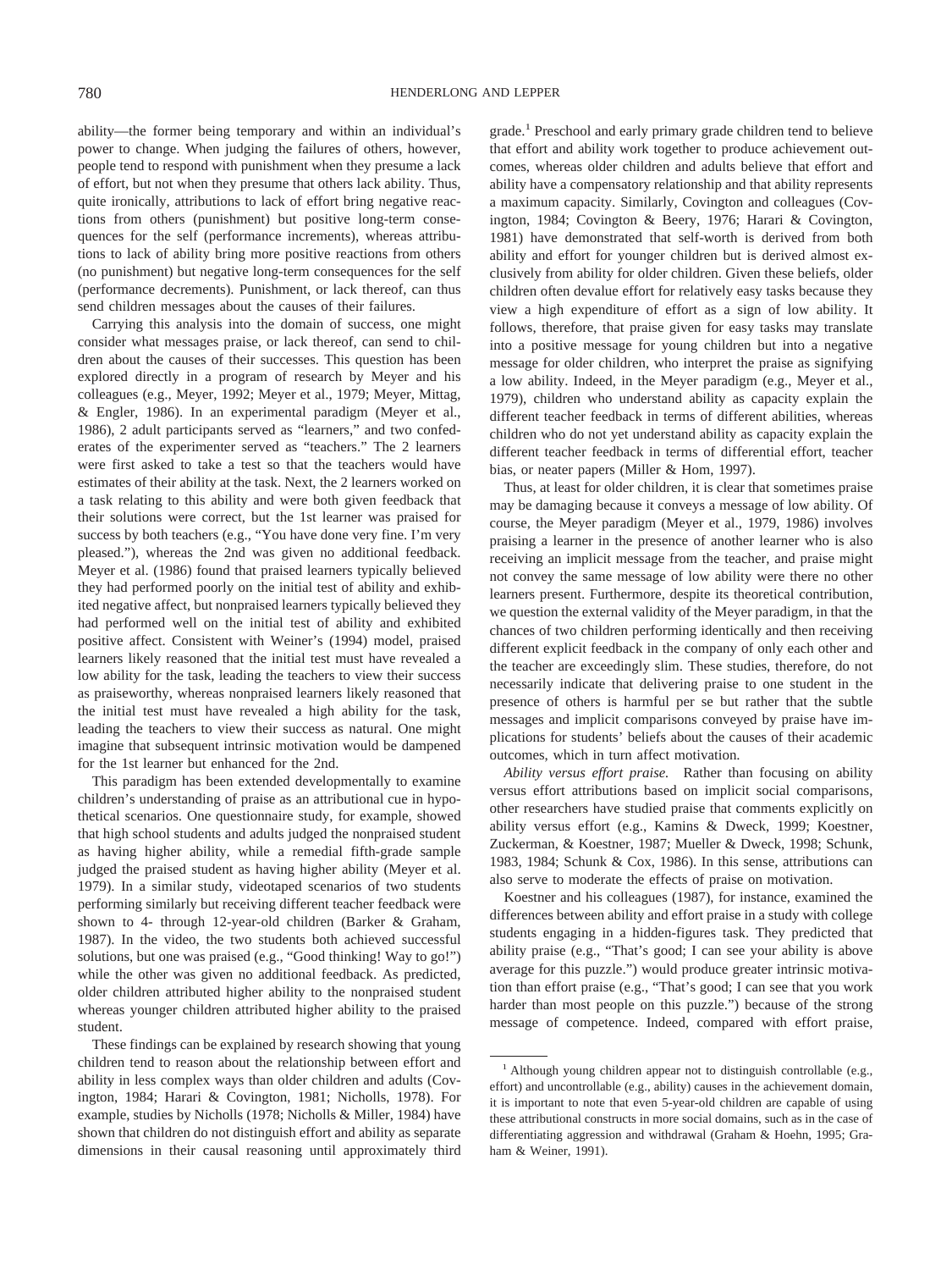ability praise led to more time spent on the puzzles in a free-choice period, higher preferred levels of challenge, and better performance on additional puzzle tasks. $<sup>2</sup>$  The effort praise statement,</sup> however, may have been problematic in this particular situation. Given that undergraduates typically participate in lab experiments for course credit, and not for the inherent enjoyment of being a participant, highlighting their hard work may have led to embarrassment. If the task were of real value to the students, highlighting the effort expended might well have enhanced motivation. Furthermore, we might also consider the extent to which effort versus ability praise promotes perseverance. Ability praise may have produced immediate benefits but long-term costs in terms of vulnerability when faced with failure experiences, although no relevant measures were collected that would allow us to assess effects on perseverance.

On the basis of self-efficacy theory, Schunk (1983) also reasoned that ability praise should produce higher expectations for future performance than effort praise because of the stronger competence information, particularly for children in the early stages of learning a new task (Schunk, 1984). He found that third-grade children who were praised over several sessions for their ability (i.e., "You're good at this.") showed greater skill acquisition and self-efficacy than children praised for their effort (i.e., "You've been working hard."). However, self-efficacy and skill acquisition were both negatively correlated with posttest persistence. Schunk concluded that ability attributional feedback boosts motivation because it signifies success with relatively little effort, leading to enhanced self-efficacy. One might argue, however, that ability praise, although it enhanced skill acquisition and self-efficacy, sent a subtle message that one should give up trying when things become difficult, as indicated by the low levels of posttest persistence.<sup>3</sup> Furthermore, it is unclear how children praised for ability would interpret temporary setbacks in the future. Would the enhanced self-efficacy serve as a buffer in the face of failure, or would children assume that they were incapable of succeeding because they had learned to associate outcomes with ability? In fairness to Schunk, he qualified his findings, acknowledging that ability feedback was effective precisely because it was paired with success. In academic life, however, success is never guaranteed, no matter how bright the student. Therefore, it is critical to consider how praise for success will lead children to react when faced with subsequent setbacks.

In a direct examination of this issue, Mueller and Dweck (1998) predicted that ability praise would encourage a performance–goal orientation and ability attributions for performance but that effort praise would encourage a mastery–goal orientation and effort attributions for performance. In other words, ability praise should lead children to focus on proving their intelligence, whereas effort praise should lead children to focus on increasing their skills even if mistakes would be made in the process. These orientations and attributions, Mueller and Dweck argued, are important when children are eventually exposed to failure situations. In a series of studies, fifth-grade children were given an initial praise statement (i.e., "Wow, you did very well on these problems. You got [number of problems] right. That's a really high score.") followed by either ability praise (i.e., "You must be smart at these problems."), effort praise (i.e., "You must have worked hard at these problems."), or no additional feedback. Following this success experience, children were exposed to a more difficult set of problems

with feedback that they had done "a lot worse." Consistent with predictions, children who had been praised for their ability showed a performance–goal orientation and made ability attributions for their performance, whether it was success or failure. Furthermore, following the set of failure problems, children who had been praised for their ability showed less task enjoyment, less persistence, and poorer performance relative to children who were praised for effort. Much like tangible rewards, ability feedback may produce desired outcomes in the short-run, but may undermine intrinsic motivation and subsequent perseverance.

The benefits of effort praise may be limited, however, if effort is overemphasized or if hard work results in failure (for discussions, see Mueller & Dweck, 1998; Schunk & Cox, 1986). Because older children see effort and ability as inversely related (e.g., Covington, 1984; Nicholls, 1978), an overemphasis on effort may also signify a lack of ability. In the case of hard work resulting in failure, one might argue that simple informational feedback with no praise component would be the best response. Unfortunately, Mueller and Dweck (1998) did not allow for this possibility because all participants received the initial positive feedback statement. It would be interesting to replicate their study with the inclusion of a no-praise control group to determine the absolute effect of effort versus ability praise on children's subsequent motivation.

*Person versus process praise.* One way to avoid these potential pitfalls of effort praise may be to frame praise in terms of broader process-oriented factors that include, but are not limited to, effort, such as the sorts of strategies, self-corrections, or thoughtful concentration underlying children's achievements. Indeed, one might think of ability versus effort praise as merely one subset of the broader category of person (i.e., trait-oriented) versus process (i.e., strategy- or effort-oriented) praise—a dimension of praise that has been the subject of recent empirical investigation (Henderlong, 2000; Kamins & Dweck, 1999).

Before discussing this work, it is important to note that the concept of trait-oriented praise is reminiscent of a related literature in which the key variable is the attributional label attached to a child-directed statement (e.g., Cialdini, Eisenberg, Green, Rhoads, & Bator, 1998; Grusec, Kuczynski, Rushton, & Simutis, 1978; Grusec & Redler, 1980; Jensen & Moore, 1977; Miller, Brickman, & Bolen, 1975; Mills & Grusec, 1989). Much of this work suggests that children are more likely to engage in a given behavior if they are told that they possess an attribute relevant to that behavior. For example, Miller and colleagues (1975) showed that children who were labeled as being *tidy* actually became tidier than both a

<sup>&</sup>lt;sup>2</sup> In addition, the hidden-figures task was introduced to the participants as either a test or a game, and there was a significant interaction between type of praise and the way in which the task was introduced. Effort praise resulted in more intrinsic motivation in the gamelike setting than in the testlike setting, whereas ability praise resulted in more intrinsic motivation in the testlike setting than in the gamelike setting.

<sup>&</sup>lt;sup>3</sup> As articulated by an anonymous reviewer, the relationship between self-efficacy, persistence, and skill development is complex. As selfefficacy and skill development increase, we might expect a negative correlation between self-efficacy and persistence because success will come easily for highly skilled and efficacious individuals. With a difficult task that goes beyond present skills, however, we would expect a positive correlation between self-efficacy and persistence.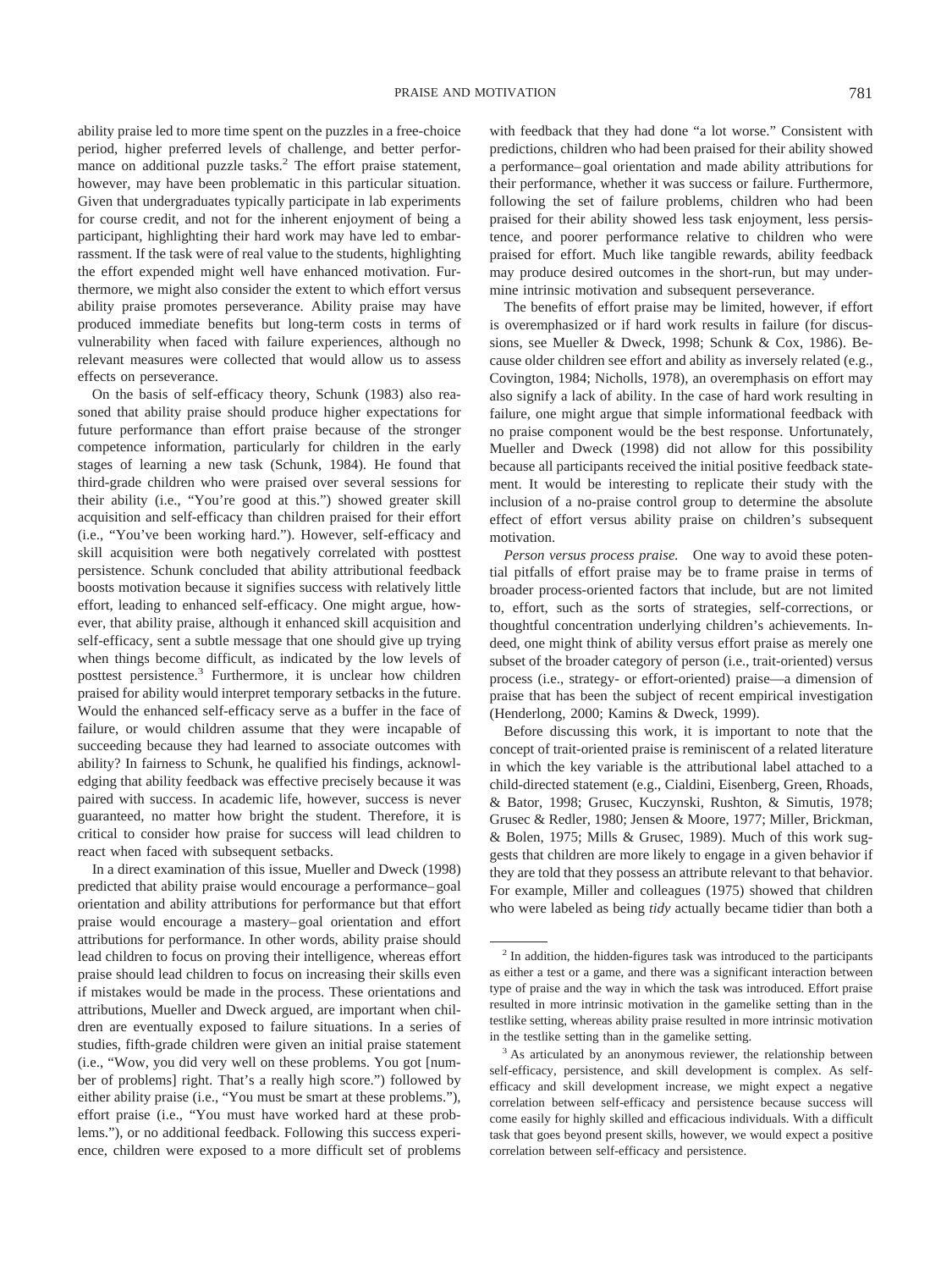control group and a group of children who received persuasive messages to become tidier. The literature on attributional labeling typically involves more direct manipulations of attributions than does praise and often does not include dependent measures to indicate intrinsic motivation. Thus, it is only marginally relevant to the present discussion. Moreover, these studies do not include failure experiences and thus do not address the issue of perseverance that is of most interest in considering the effects of person praise.

Recent research in the praise literature has suggested that person- or ability-oriented praise does indeed have the potential to undermine intrinsic motivation and perseverance when children later encounter failures in the praised domain. Specifically, Kamins and Dweck (1999) found that kindergarten children who had been given person praise (e.g., "You're a good boy!") in a role-play procedure were more likely to show a pattern of helplessness when faced with later failure than children who had been given process praise (e.g., "You must have tried really hard!"). In a conceptually similar study, preschool children were given person praise (e.g., "You are a great puzzle-solver!"), process praise (e.g., "You're finding really good ways to do this!"), or neutral feedback (e.g., "You finished both puzzles.") for their performance on a puzzle task before experiencing subsequent failure on another puzzle task (Henderlong, 2000). Intrinsic motivation was assessed several weeks later by observing children's engagement with the puzzle task in their regular classrooms. Process praise enhanced postfailure intrinsic motivation more than person praise, but both types of praise produced motivational benefits relative to neutral feedback. Thus, whereas Kamins and Dweck concluded that person praise led to an increased vulnerability to subsequent helplessness, research by Henderlong suggests that—for these young children—the vulnerability produced by person praise only exists relative to process praise and that person praise may still be superior to giving no praise at all. Although it is important to know that effort praise is superior to ability praise (Mueller & Dweck, 1998) and that process praise is superior to person praise (Kamins & Dweck, 1999), it may be of equal theoretical and practical significance to know whether ability- and person-oriented praise statements are truly detrimental to intrinsic motivation and perseverance, in the sense that such praise is worse than no praise at all.

Indeed, work with upper-elementary students in a similar paradigm showed that, relative to neutral feedback (e.g., "You scored 90%."), process praise (e.g., "You're using good puzzle-solving strategies!") enhanced intrinsic motivation, whereas person praise (e.g., "You must be really good at puzzles!") undermined intrinsic motivation for girls but left intrinsic motivation unchanged for boys (Henderlong, 2000). In this case, the no-praise control condition revealed that person praise does appear to have a true dampening effect in upper-elementary students, at least for girls. Taken together, these findings suggest not only that processoriented praise may be superior to person-oriented praise, but also that the inclusion of a neutral feedback comparison condition is critical, and that these effects may be moderated by both age and gender.

With respect to gender differences, Koestner, Zuckerman, and Koestner (1989) have argued that, in success situations, boys may be more comfortable with ability praise, whereas girls may be more comfortable with effort praise. To test this hypothesis, they gave fifth- and sixth-grade children either ability or effort praise

for working on a hidden-figures task. As predicted, perceptions of competence, performance, and intrinsic motivation were all enhanced for boys when ability praise was given, and the same were enhanced for girls when effort praise was given. Koestner et al. did not include a no-praise control group, however, so it is not possible to determine if ability or effort praise was increasing or decreasing motivation relative to baseline. In addition, as with much of the research reviewed thus far, dependent measures were collected only after success, so there is no information about the degree to which these types of praise may promote perseverance in the face of setbacks.

*Overview of attributions.* In summary, attributing successful performance to ability, as opposed to effort or other more processoriented factors, may have long-term costs when children later experience failure in the praised domain. In addition, when children are praised for accomplishments that are achieved easily by others, they may view praise as an indication of their low ability. It is important, therefore, to focus not only on explicit attributional messages embedded in praise but also on implicit messages that can be inferred from the context in which praise is delivered. Also, attributional processes may operate differently depending on age and gender, which in turn influences the motivational consequences of praise.

#### *Perceived Autonomy*

A third central conceptual variable concerns the extent to which praise leads children to perceive their engagement with a task to be autonomously driven. Whereas the performance attributions variable discussed above is concerned with the causes for a person's successes and failures, the perceived autonomy variable is concerned with a person's reasons for engaging in various activities or tasks. In the case of performance attributions, people ask themselves, "Why did I succeed?" or "Why did I fail?" In the case of perceived autonomy, people ask themselves different questions: "Why did I do that? Was I interested, or did I do it only for the rewards?"

Praise that reduces perceived autonomy and highlights external reasons for task engagement may undermine intrinsic motivation by superceding internal standards and may create a dependency on praise such that the absence of praise signifies failure (e.g., Damon, 1995; Deci & Ryan, 1980, 1985; Ginott, 1972; Gordon, 1989; Kohn, 1993). In this section, we first discuss the ways in which praise may act as a controlling reward that may undermine intrinsic motivation. We then consider the moderating role of perceived autonomy by contrasting controlling versus informational aspects of praise, and we conclude with a brief discussion of gender differences in perceived autonomy.

*Praise as extrinsic reward.* The process through which praise can reduce autonomy and serve as a controlling reward was described by Gordon (1989):

Praise especially acts as an extrinsic reward, and its effect on children is quite predictable. Children who are subjected to frequent praise learn to select only those things they think will please their parents and avoid doing those things that may not. While to some parents this may seem very desirable, we know that such children are much less apt to become innovative, creative, self-directing. They learn to conform rather than innovate, and to follow a pattern known to bring praise rather than to experiment with something new. (p. 41)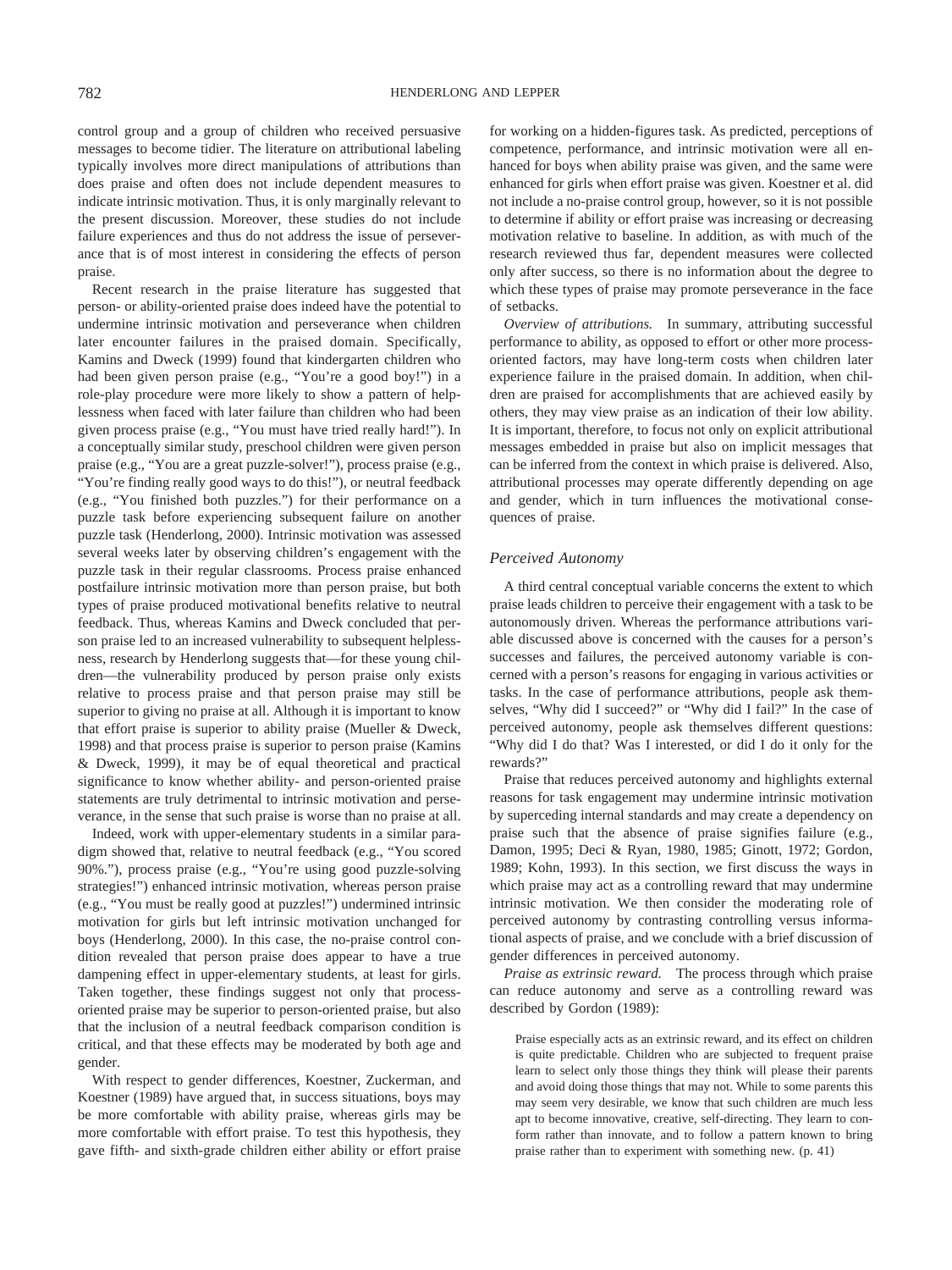This process can be understood in light of self-perception and attribution theories, which posit that people understand internal states by observing their behavior in conjunction with forces in the environment that may have shaped that behavior (Bem, 1972; Kelley, 1973). If these forces, such as praise from a parent or teacher, indicate clear extrinsic reasons for engaging in a behavior, an individual—whether the self or an outside observer—would assume that the behavior was performed not because of an internal state, but rather because of the external contingency. Conversely, if a behavior is performed in the absence of psychologically sufficient external motivators, we would assume that the behavior reflects an internal state. Once the external contingency is removed, only individuals who believe their actions have been autonomous are likely to continue performing that behavior. As we discussed previously, this phenomenon has been well documented for more tangible rewards (for recent reviews, see Deci et al., 1999; Lepper & Henderlong, 2000; Sansone & Harackiewicz, 2000) but may also apply to social rewards like praise.

Of course, there are important differences between tangible rewards and praise. Typically, praise is less salient, conveys more information about competence, and is almost always unexpected all of which make it less likely to be interpreted as a powerful force controlling behavior and therefore undermining intrinsic motivation. Even from an operant perspective, praise differs from rewards in that it is typically given more frequently, more closely in time following behavior, and with fewer discriminative stimuli associated with its availability, which could account for the more positive effects of praise relative to rewards that are often found in laboratory research (Carton, 1996). If praise matches rewards on these dimensions, its consequences are likely to be similar, as in the rare case that praise is expected rather than unexpected (Deci et al., 1999; Harackiewicz, Manderlink, & Sansone, 1984). It is very difficult, however, to construct a statement of praise that is both expected and ecologically valid (see Lepper & Henderlong, 2000).

Despite these differences, praise can sometimes produce detrimental effects similar to those of tangible rewards (e.g., Birch, Marlin, & Rotter, 1984; Butler, 1987). In one study on the effects of eating as a means to an end, preschoolers were given either praise (i.e., "You're a really good taster. Good job.") or rewards (i.e., snacks and movie tickets) contingent on drinking a yogurtlike beverage, kefir, over a period of 4 weeks (Birch et al., 1984). In a control condition, children were given the same number of rewards, but there was no contingency between drinking the kefir and earning the rewards. After the 4-week period, the children who drank kefir to gain rewards or praise preferred it less than they had in an initial taste test, whereas the children in the control condition preferred it more. The lack of difference in kefir preferences between children in the praise and reward groups suggests that praise can have effects similar to those of rewards. The similar effects of praise and rewards can be attributed, in part, to the fact that both likely became expected outcomes of drinking kefir over the 4-week period.

There may be developmental differences with respect to this phenomenon. Research on children's reasoning about hypothetical situations involving reward procedures suggests that young children tend not to discount intrinsic reasons for behaviors in the presence of extrinsic contingencies to the same extent as older children and adults (Karniol & Ross, 1976, 1979; Smith, 1975). Rather than discounting an internal cause when an extrinsic cause is made salient, kindergarten children tend to use an additive principle—assuming that more causes (both intrinsic and extrinsic) indicate a greater desire for the activity (Karniol & Ross, 1976). However, when children are observed in meaningful behavioral contexts or in concretized hypothetical settings, even preschoolers are capable of using the discounting principle to make inferences about the causes of their own behavior, as suggested by the kefir study described above (Birch et al., 1984; see also Lepper et al., 1973; Lepper, Sagotsky, Dafoe, & Greene, 1982). In addition to changes in discounting ability, there are also interesting developmental increases in the tendency for individuals to use more identified or integrated—as opposed to external—regulatory styles (Chandler & Connell, 1987; see also Ryan & Deci, 2000). Thus, it may be fruitful for future research to consider the role of praise not only in terms of how it impacts intrinsic motivation but also in terms of how it may serve to facilitate the transition from less to more autonomous forms of extrinsic motivation.

*Informational versus controlling aspects of praise.* Outside of self-perception theory, cognitive evaluation theory has explained the detrimental effects of praise through a shift in perceived locus of causality from internal to external, which reduces feelings of self-determination and, consequently, dampens intrinsic motivation (Deci, 1975; Deci & Ryan, 1980, 1985). Whether this shift and the accompanying undermining effect take place depends on the relative salience of two functional aspects of praise: the informational and controlling aspects. "The informational aspect facilitates an internal perceived locus of causality and perceived competence, thus enhancing intrinsic motivation. The controlling aspect facilitates an external perceived locus of causality, thus undermining intrinsic motivation and promoting extrinsic compliance or defiance" (Deci & Ryan, 1985, p. 64). Thus, Deci and Ryan proposed not a general effect of praise on motivation, but rather that the effect is moderated by the salience of its informational versus controlling aspects, which in turn can lead to intrinsic versus extrinsic motivation, respectively.

Several empirical studies have examined the informational– controlling dimension with respect to praise (e.g., Kast & Connor, 1988; Pittman, Davey, Alafat, Wetherill, & Kramer, 1980; Ryan, Mims, & Koestner, 1983). In a study by Pittman and his colleagues (1980), adults worked on a puzzle task and were praised twice during the session in either an informational (e.g., "Compared to most of my subjects, you're doing really well.") or a controlling (e.g., "I haven't been able to use most of the data I've gotten so far, but you're doing really well, and if you keep it up I'll be able to use yours.") manner. In a subsequent free-choice period, participants in the informational condition spent more time with the task compared with participants in the controlling or no feedback conditions. Thus, informational praise enhanced intrinsic motivation, but controlling praise had no effect. Similar results were obtained by Ryan et al. (1983) in a study in which adults were given either informational (e.g., "You did very well on that one.") or controlling (e.g., "You did very well on that one, just as you should.") feedback for their performance on a hidden-figures task. Controlling feedback had no effect on subsequent motivation, whereas informational feedback had an enhancing effect relative to a no-feedback control group.

According to cognitive evaluation theory, though, in addition to the positive effects of informational praise, there should be nega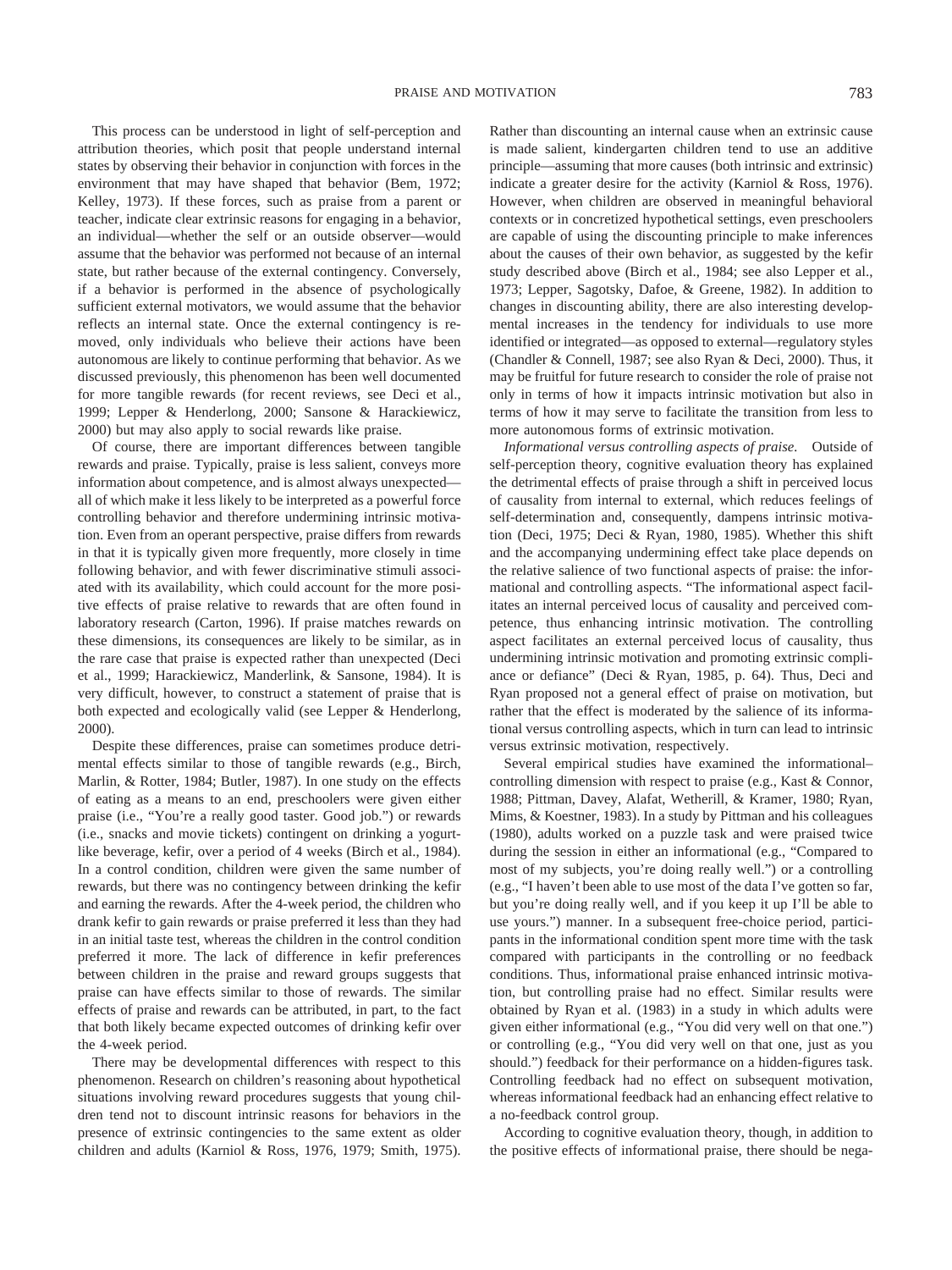tive effects of controlling praise (Deci & Ryan, 1980, 1985). It is not clear why controlling praise did not undermine intrinsic motivation in the studies mentioned above, although it may be simply that the controlling statements were not powerful enough. There are, however, other studies in which controlling praise has led to decrements in intrinsic motivation, especially if one considers praise situations that involve salient external contingencies (e.g., Birch et al., 1984; Boggiano, Main, & Katz, 1991; Kast & Connor, 1988). Nonetheless, this issue highlights a potential complexity of the informational–controlling distinction. Though it is often easy to make predictions about the effects of informational versus controlling statements relative to one another, it is typically much more difficult to make absolute predictions about whether the net effects are likely to be positive, negative, or neutral relative to a control condition. Furthermore, in many cases, it is difficult to tell whether a specific statement is objectively more informational or more controlling, leaving open the possibility that the classification of a praise statement could be driven more by its results than by its objective properties. Hence, it is important not to make a post hoc decision that statements were controlling, for example, simply because the motivational consequences were negative.

Finally, in addition to the informational–controlling dimension, the relationship between praise and autonomy might also be thought of in terms of Kruglanski's (1978) endogenous– exogenous distinction. As Malone and Lepper (1987) have suggested, rewards are endogenous when recognition of excellence is a natural part of the activity, as in the case of a recital or exhibition, but rewards are exogenous when recognition of excellence is contingent on, but separate from, the activity itself, as in the case of an honor roll system. Thus, endogenous praise would encourage one to think of an activity as an end in itself, whereas exogenous praise would encourage one to think of an activity as a means to an end. Although research has not directly addressed this endogenous–exogenous distinction in relation to praise, we suspect that endogenous praise would enhance intrinsic motivation whereas exogenous praise would undermine it.

*Gender differences in perceived autonomy.* Several studies have suggested that females may be particularly susceptible to negative outcomes resulting from praise that diminishes perceived autonomy (e.g., Deci, 1972; Deci, Cascio, & Krusell, 1975; Kast & Connor, 1988; Koestner et al., 1989; Zinser, Young, & King, 1982). This pattern has been explained by the socialization of females to be dependent and interpersonally aware versus the socialization of males to be independent and focused on achievement (Deci, 1975; Deci et al., 1975; Deci & Ryan, 1980, 1985). According to Deci and Ryan (1980, 1985), females become easily dependent on feedback and consequently pay particular attention to evidence of having pleased the evaluator, making salient an external locus of causality when praised. Males, on the other hand, develop internal standards of evaluation and pay attention to evidence of achievement, rather than evidence of having pleased the evaluator, when praised. Thus, Deci and Ryan (1980, 1985) argued that males tend to focus on the informational aspects of praise and females tend to focus on the controlling aspects.

This account was examined directly in a clever study with elementary school children who received either informational, controlling, or mixed feedback for their performance on a puzzle task (Kast & Connor, 1988). Both boys' and girls' interest in the task was undermined by the controlling feedback, compared with the informational feedback or no-feedback control conditions. However, in the mixed feedback condition, girls' interest decreased compared with the informational condition or no-feedback control group, whereas boys' interest increased compared with the controlling condition. The authors concluded that girls pay more attention to the controlling and interpersonally relevant aspects of praise whereas boys pay more attention to the informational and achievement-relevant aspects of praise. Because the vast majority of research documenting gender differences in children's reactions to praise has used feedback statements that differ only on this informational–controlling dimension, however, it is not presently clear how much these findings of greater motivational benefits of praise for males relative to females can be generalized beyond this particular dimension to other types of praise.

*Overview of autonomy.* In summary, praise can promote autonomy and therefore enhance intrinsic motivation when it is informational or endogenous to the task. Praise may encourage an external causal locus and therefore undermine intrinsic motivation to the extent that it highlights a means–end contingency, includes heavily controlling statements, or is exogenous to the task. Thus, when praise acts as a superfluous and controlling reward, intrinsic motivation suffers.

# *Competence and Self-Efficacy*

A fourth conceptual variable concerns the information about competence and self-efficacy embedded in praise. Although competence is more general than self-efficacy, the two constructs are similarly relevant to personal beliefs about the ability to achieve outcomes, and are therefore discussed as one conceptual variable.

In the previous section, we highlighted the importance of perceived autonomy and the question, "Why did I do that?" In this section, the relevant question becomes: "Am I capable of doing this?" Thus, whereas the autonomy variable is concerned with reasons for task engagement, the competence variable is concerned with beliefs about potential for success. In this section, then, we focus on informational praise, not in contrast to controlling praise, but rather in terms of the extent to which it conveys evidence of personal competence and increases self-efficacy (Bandura, 1977, 1997; Deci & Ryan, 1980, 1985; Harackiewicz & Manderlink, 1984; Sansone, 1986). We also consider the moderating function of competence as we discuss praise that is focused on social comparisons versus individual mastery.

*Informational feedback about competence.* A large majority of studies showing beneficial effects of praise have used feedback statements that provide competence-enhancing information (e.g., Boggiano & Ruble, 1979; Harackiewicz, 1979; Kast & Connor, 1988; Pretty & Seligman, 1984; Ryan et al., 1983; Sansone, 1989). For example, Harackiewicz (1979) praised students for their performance on a hidden-figures task by saying, "We've found that the average student usually finds four . . . so you did better than the average high-school student on these puzzles" (p. 1357). These praised participants later showed greater intrinsic motivation across a variety of dependent measures compared to a no-praise control group. In another study of adults completing a puzzle task, participants in the praise condition were told, "Your strategies are among the best I've seen so far" (Pretty & Seligman, 1984, p. 1244). This statement conveyed specific competence information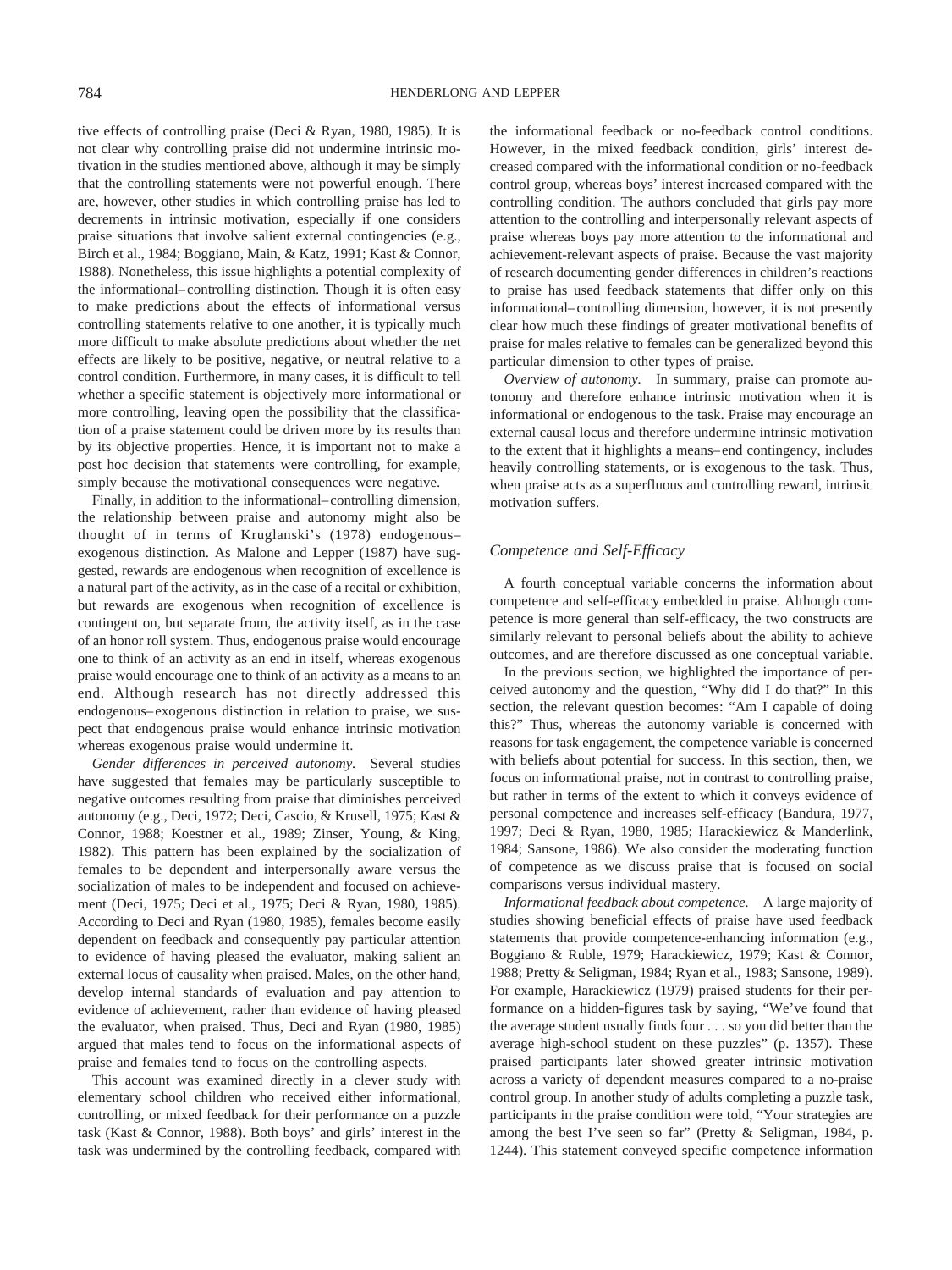about puzzle-solving ability and enhanced intrinsic motivation compared to a no-praise control group.

Similar results have been found with children. One study with preschoolers, for example, showed that informational praise (e.g., "You are pretty good at this; You really did a good job.") led to longer subsequent engagement with the task, relative to baseline and relative to groups of children given money or symbolic rewards (Anderson et al., 1976). In this particular study, however, the type of reward was confounded with perceived contingency (for a discussion, see Pallak, Costomiris, Sroka, & Pittman, 1982; see also Swann & Pittman, 1977). That is, praise was performancecontingent (i.e., apparently given because the child produced "nice" drawings), whereas the other rewards were task-contingent (i.e., apparently given merely because the child produced drawings). This confound is especially relevant because there is substantial evidence linking the contingency of rewards to their motivational consequences (e.g., Deci et al., 1999; Deci & Ryan, 1980; Harackiewicz, 1979; Ryan et al., 1983; Sharpley, 1988). Thus, the competence-enhancing effects of praise should be examined separately from the effects of performance- versus taskcontingent rewards. This confound in the Anderson et al. study was addressed, in part, by a conceptually similar study conducted with high school students. Reward contingency and positive feedback were unconfounded, and intrinsic motivation was indeed enhanced by the positive competence feedback (Harackiewicz, 1979), thus supporting the original claim.

Informational feedback about competence also has been shown to neutralize the harmful effects of tangible incentives on intrinsic motivation for children when this competence feedback is paired with task-contingent rewards (Boggiano & Ruble, 1979; Swann & Pittman, 1977). These and similar studies raise the question of whether there are motivational benefits of praise per se or if instead these benefits are simply a product of information about competence that is embedded within the praise statement (see Kohn, 1993).

*Social-comparison versus mastery praise.* Although there appears to be sufficient evidence to conclude that the competenceenhancing properties of praise benefit intrinsic motivation, one might consider further the various forms that information about competence can take and how these forms may moderate the effects of praise. For example, many studies have found that competence information enhances motivation, in terms of both subsequent time on task and reported enjoyment of the task, when it informs children they have performed better than their peers (e.g., Blanck, Reis, & Jackson, 1984; Boggiano & Ruble, 1979; Deci, 1971; Koestner, Zuckerman, & Olsson, 1990; Shanab et al., 1981; Sarafino et al., 1982). However, these studies have not considered the degree to which a focus on normative excellence will lead to perseverance, or a lack thereof, in the face of future adversity. If children learn to gauge personal success primarily by comparing themselves with others rather than by focusing on individual mastery and skill acquisition, they may not be wellequipped to deal with later situations in which others show superior performance. It may be particularly telling to observe children who have learned to depend on social-comparison praise when, in learning a new task, they achieve objective task mastery but do so less quickly or less perfectly than their peers. Rather than rejoicing in their obvious accomplishments, these children may well demonstrate negative affect, frustration, and some degree of helplessness, at least to a greater degree than children who have a history of more mastery-oriented feedback. Thus, it may be important that information conveying competence does not simultaneously encourage invidious social comparison (Dreikurs, Grunwald, & Pepper, 1982; Kohn, 1986).

Although these potentially negative effects of social-comparison praise on perseverance have not yet been appropriately tested, a large literature on social-comparison versus mastery goals has shown that normative comparisons tend to result in negative motivational outcomes (e.g., Ames, 1984; Dweck, 1986; Nicholls, 1984). For example, compared with mastery goals, socialcomparison goals lead children to attribute negative outcomes to a lack of ability, to experience satisfaction only to the degree that the task displays their ability (Dweck, 1986), and to avoid challenges and develop learned helplessness (Elliott & Dweck, 1988). Socialcomparison goals also are associated with negative affect and less effective learning strategies (Ames, 1984, 1992; but see Harackiewicz, Barron, & Elliot, 1998). It seems likely, then, that praising for normative excellence may be more harmful than praising for individual task mastery.

Of course, there are also important differences between the social-comparison praise used in typical classrooms and the socialcomparison praise given on an individual basis in most laboratory studies. In the classroom, a focus on normative comparisons necessitates that some children receive positive feedback while others receive negative feedback. After all, not everyone can be at the top of the class. On an individual basis, however, all children can be given (often inaccurate) positive normative feedback. Thus, researchers should be aware that what is learned from individual children in the laboratory does not necessarily transfer to children in the classroom and vice versa.

Nonetheless, on the basis of the extensive literature outlining the relative merits of mastery versus performance goals in the classroom, it is expected that social-comparison praise may leave children vulnerable to the inevitable negative normative information they will encounter as they progress through school. The empirical exploration of this issue must be conducted using a developmental framework, however, because research suggests that children tend not to use normative information to infer personal competence until the age of 7 or 8 (e.g., Boggiano & Ruble, 1979; Ruble, Boggiano, Feldman, & Loebl, 1980; Stipek & MacIver, 1989). It is unlikely, therefore, that social-comparison praise would have the proposed negative effects on perseverance and subsequent intrinsic motivation until children reach the upperelementary years.

*Overview of competence and self-efficacy.* In summary, the literature suggests that praise is motivating to the extent that it leads the recipient to feel competent and efficacious. Praise that enhances competence primarily by making social comparisons, however, may result in an overdependence on normative comparisons and less perseverance when faced with setbacks.

# *Standards and Expectations*

A final conceptual variable concerns the standards and expectations conveyed by praise. Specifically, praise can indicate both the performance standards that define doing well on a given task and the expectations that must be met to satisfy a given praising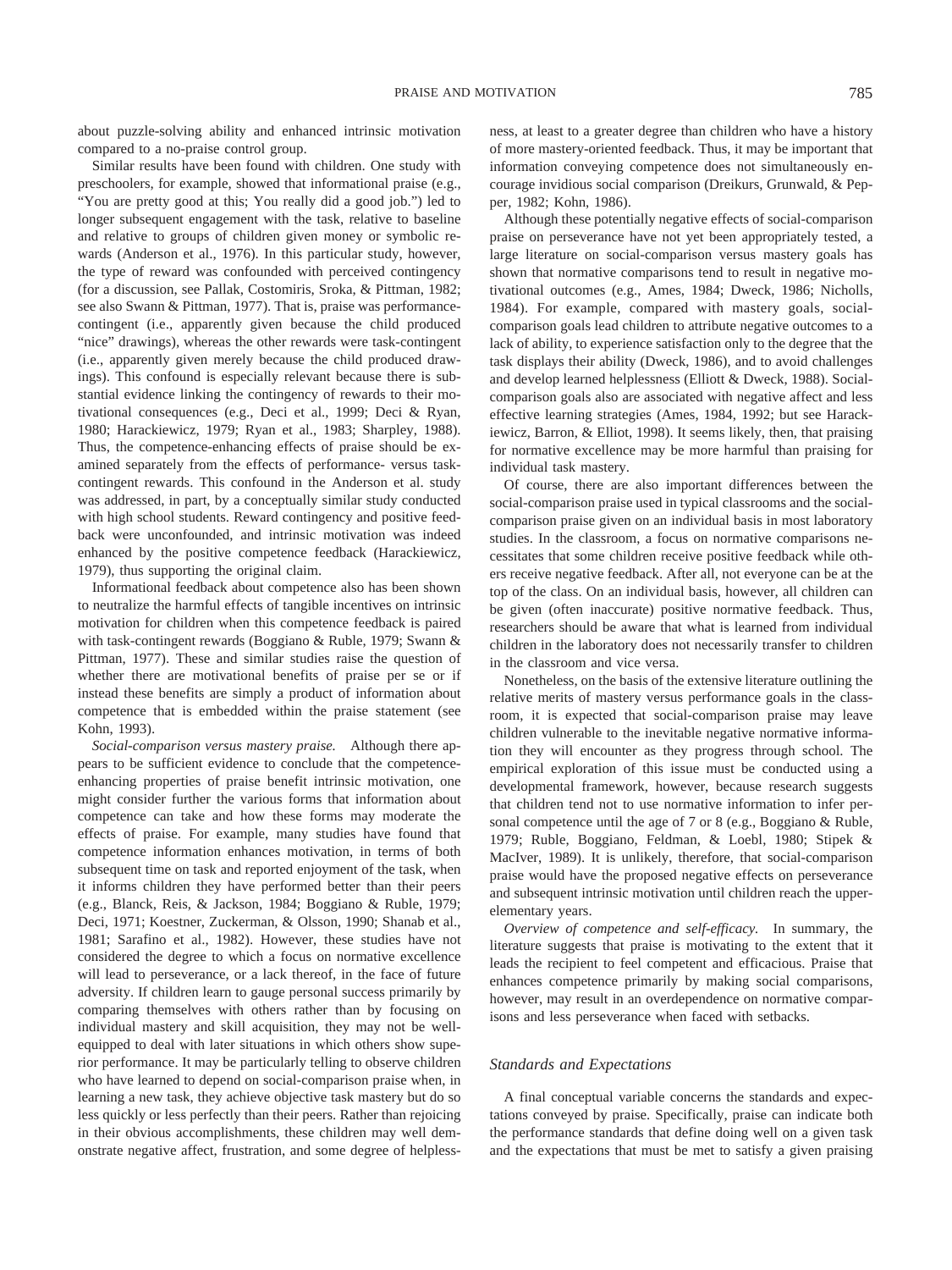agent. Depending on the specific praise statement and the particular context in which it is delivered, providing information about standards and expectations can have either positive or negative effects. Because very little empirical work has addressed this issue directly, we are largely limited to speculation about the moderating role of standards and expectations. In this section, we argue that praise conveying realistic standards for success and expectations for the future likely enhances intrinsic motivation but that praise conveying standards and expectations that are either excessively high or low—thus creating pressure or suggesting low ability, respectively—likely undermines intrinsic motivation. We also examine the role that standards and expectations may play in driving the gender differences that are frequently observed in children's responses to praise.

*The moderating function of standards and expectations.* Positive motivational outcomes are likely to occur when standards and expectations convey useful information for helping children to regulate their task engagement (e.g., Deci & Ryan, 1985; Delin & Baumeister, 1994; Kanouse et al., 1981; Schunk & Zimmerman, 1997; Stipek, 2002). Learning what it takes to reach some standard of excellence—whether it be exerting a certain amount of effort, using a particular problem-solving approach, or answering a given percentage of questions correctly—may help children know where to focus their energies in the future; this may be a powerful source of motivation. Kanouse and his colleagues (1981) have argued that, when a reasonable standard of evaluation has been used, praise that indicates what exactly children are being praised for is likely to establish a sense of "deservingness" and to enhance motivation. Children also then have an understanding of the particular aspects of their performance that were strong, and they can infer what still needs improvement. While in the presence of that same praising adult, children also have increased control over their future evaluations because they have additional information about the values and expectations of that particular adult.

Specificity is one feature that may influence the extent to which praise provides useful information about standards and expectations (see Kanouse et al., 1981). The specificity of praise can take multiple forms, ranging from specificity about performance relative to others, to specificity about performance relative to some absolute standard, to specificity about the particular aspects of performance that exemplify what it means to do well on a given task.<sup>4</sup> Although there may be considerable overlap between these types of specificity in the real world, the first two forms of specificity deal primarily with conveying information about competence whereas the third form deals more with conveying information about the standards of excellence for the given task, which by extension may also imply that the child has attained those standards. We are largely concerned with the third form of specificity, and we suggest that praise that is specific along this dimension may enhance intrinsic motivation relative to more general praise.

Of course, the key variable is not specificity per se but rather the extent to which praise provides information about the exact nature of (a) the standard of evaluation (e.g., 90% correct indicates successful performance), (b) the particular behaviors that define, or promote, doing well and thus meeting that standard (e.g., answering thoughtfully and concisely leads to a high percentage of correct responses), and (c) the expectations of the praiser in that specific context (e.g., the praiser will be pleased with a score of 90% correct), all of which would tend to be positively correlated with specificity. Praise that bears on one of these standards would likely bear on the others as well. For example, a study by Scheer (1976/1977) compared general praise (e.g., "Great!") and descriptive praise (e.g., "Great! I like the way you are sorting by shape.") to a no-praise control group. Children in the descriptive praise condition showed enhanced performance relative to children in the general praise and no-praise conditions. In this case, the descriptive praise provided information about behavior that comprised good performance (i.e., it was good to sort by shape) as well as the expectations of the praiser (i.e., one might assume that the praiser expected the child to continue sorting by shape). Thus, praise that provided specific information about standards that could be realistically met enhanced task performance, although this study does not provide information about its effect on subsequent intrinsic motivation.

Although conveying information about standards and expectations can be useful—particularly if praise is descriptive—there can also be potentially negative consequences for intrinsic motivation. As we discussed earlier, praise that indicates low expectations of ability has harmful effects on motivation (Barker & Graham, 1987; Graham, 1990; Meyer, 1992; Meyer et al., 1979). On the other hand, praise that conveys unrealistically high expectations can create unnecessary pressure to perform well in the future or can highlight external contingencies that may undermine intrinsic motivation (Baumeister, 1984; Baumeister et al., 1990; Birch et al., 1984; Deci & Ryan, 1985; Kanouse et al., 1981; Kohn, 1993). McKay (1992) argued that the burden to perform well in the future is particularly onerous when children are overpraised (e.g., "That's incredible! I've never seen such patient behavior in all my life!"). Under these circumstances, children may feel uncomfortable and anxious: Are they now consistently expected to demonstrate unsurpassed levels of patience? The concept of contingent self-worth (Burhans & Dweck, 1995; Covington, 1984; Covington & Beery, 1976; Dreikurs et al., 1982) is relevant here as well. If praise indicates to children both that they are valued because they have met such a high standard and that these expectations are held for future performance, do children fear that they will be worthless if they fail?

Praise conveying standards for success can also heighten selffocused attention to the point that performance is disrupted (Baumeister et al., 1990; Kluger & DeNisi, 1996). In one series of experiments, male undergraduates were praised (i.e., "Very good!") for a driving-skills task whenever they reached a predetermined goal score (Baumeister et al., 1990). In the driving segments following the praise, their scores were markedly below their overall average, leading the authors to believe that the praise had disrupted performance. This effect was replicated with female undergraduates with praise for task-irrelevant characteristics (e.g., personal appearance) and with praise given at random points in the driving task. The authors suggested that praise can create a state of increased self-consciousness that is then disruptive to the auto-

<sup>4</sup> We thank a thoughtful anonymous reviewer for highlighting this complexity of specificity.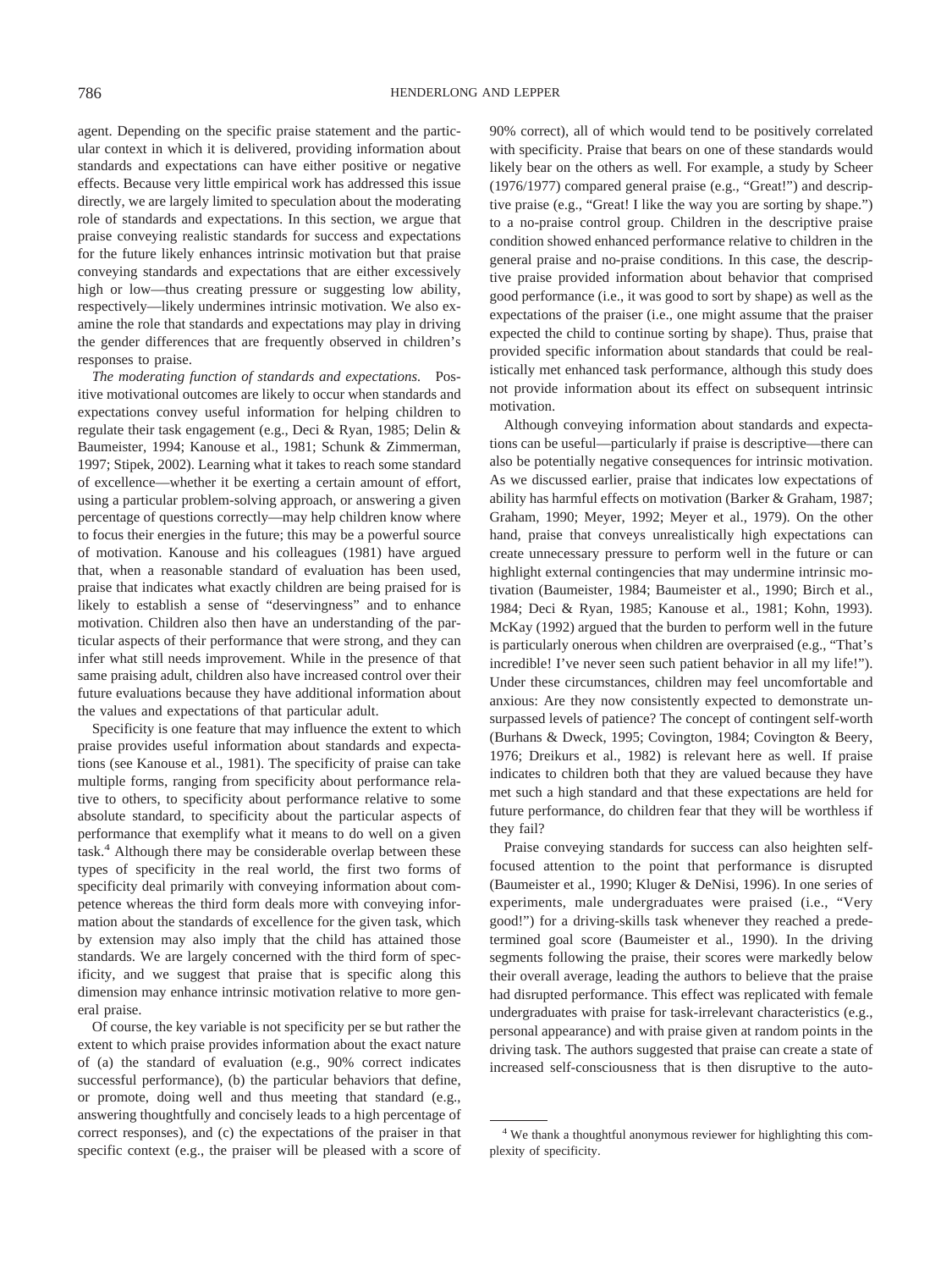matic processes involved in skilled performance.<sup>5</sup> It is important to note that these findings concern only performance—not necessarily subsequent motivation—and that research suggesting that praise has the potential to increase self-focused attention is based solely on adult participants. Thus, future work should examine whether a similar process exists in children. In terms of our current interest in children's intrinsic motivation, it may be particularly useful to extend this type of investigation to more meaningful achievement contexts, such as a case in which a teacher interrupts a child's engagement in academic work to deliver praise.

*Gender differences in familiarity of standards and expectations.* In some circumstances, praise may have different effects on the intrinsic motivation of boys versus girls precisely because genderspecific praise statements set up gender-specific standards and expectations. That is, boys and girls may respond differently to various types of praise because they typically get—and are accustomed to receiving—different types and frequencies of feedback in the classroom. For example, some teachers may (probably unknowingly) convey information about their expectancies for performance through different patterns of evaluative feedback given to boys versus girls. Indeed, in an observational study of 17 fifth- through ninth-grade math classrooms, Parsons, Kaczala, and Meece (1982) found that teacher praise given to boys was correlated with teacher expectancies for performance, whereas praise given to girls was distributed almost randomly. It is not surprising, then, that levels of teacher praise were positively correlated with student perceptions of teacher expectancies and with self-concept of ability for boys but not for girls.

The differential use of evaluative feedback for boys versus girls was also shown in a classic study conducted by Dweck and her colleagues (Dweck, Davidson, Nelson, & Enna, 1978). This observational investigation demonstrated that when positive feedback was given, it was directed almost exclusively toward the intellectual quality of work for boys. For girls, however, in addition to praise for intellectual substance, positive feedback also was directed at matters of form, such as neatness or following instructions. When negative feedback was given, it was directed toward the intellectual quality of work much more for girls than for boys, who were also criticized for messy papers and unruly behavior. According to Dweck et al. (1978), these findings "suggest that positive evaluation is less indicative of ability for girls than for boys, and negative evaluation is less indicative of ability for boys" (p. 274). These studies suggest that the frequency, type, and contingency of praise can convey different standards and expectations for boys versus girls, which in turn may account for gender differences in response to praise manipulations given in the laboratory (e.g., Deci, 1972; Kast & Connor, 1988; Koestner et al., 1987, 1989; Zinser et al., 1982). Indeed, experience with a given type of reward structure tends to heighten the salience of that type of reward in the future (Pallak, et al., 1982).

*Overview of standards and expectations.* In summary, praise enhances intrinsic motivation when it provides useful information about task-specific standards of excellence or conveys reasonable expectations of the praising adult. It may undermine intrinsic motivation, however, when it invokes unrealistic standards of excellence or highlights self-focused attention during the execution of skilled behavior. This conceptual variable is likely to be most relevant when there is an expectation of continued engagement with the task or with the person giving the praise, which are

both common in the classroom and the home but not in typical laboratory situations to date. Thus, future research should be directed at understanding the complex consequences of providing information about standards and expectations when children do anticipate future engagement with the task or evaluator in controlled laboratory contexts.

# *Summary of Conceptual Variables*

In summary, these five conceptual variables represent issues that are important to consider in both the empirical study of praise and its practical application. To review, praise enhances intrinsic motivation and increases perseverance when it is perceived as sincere, encourages adaptive performance attributions, promotes perceived autonomy, provides positive information about personal competence without relying heavily on social comparisons, and conveys standards and expectations that are realistic and not disruptive. Figure 1 is a graphic representation of the moderating function of the latter four conceptual variables, assuming that the first condition of perceived sincerity is met.

Of course, the effects of praise depend not only on these conceptual variables but also on the situation in which behavior is observed as well as on characteristics of the recipient, such as age and gender. For example, expectations conveyed by praise may be useful and motivating as long as the individual continues to interact with the same teacher but may prove to be less useful—and possibly confusing—once the individual moves into other contexts. Similarly, motivational processes may operate differently when tasks are accomplished successfully versus when individuals are faced with failure. Although not all of the conceptual variables represented in Figure 1 are relevant in all situations, they should at least be considered by the caregiver, teacher, and researcher alike in order to accurately predict the motivational consequences of praise.

# *A Cultural Caveat*

Because almost all of the research cited above has been conducted in the United States, we cannot necessarily extend these conceptual variables to other cultures. Nonetheless, there are some tantalizing cross-cultural issues, particularly with respect to Asian cultures, that can be conceptualized according to these variables. We raise some of these issues here and highlight culture as an issue to explore in future research on the effects of praise on children's motivation.

Although there are undoubtedly some important similarities, praise may affect motivation quite differently for children from more collectivist and interdependent cultural backgrounds than the United States. One possibility is that the potentially harmful effects of praise would not obtain in these collectivist cultures because, in contrast to the Western understanding of ability as capacity, Jap-

<sup>5</sup> They also found a significant task by feedback interaction such that praise hindered performance on a skilled task (i.e., driving) but facilitated performance on a purely effort-based task (i.e., card sorting). As the authors themselves noted, however, replication is needed with a larger range of tasks because these results may have been specific to the particular tasks employed in their studies, not necessarily their skillful or effort-based nature.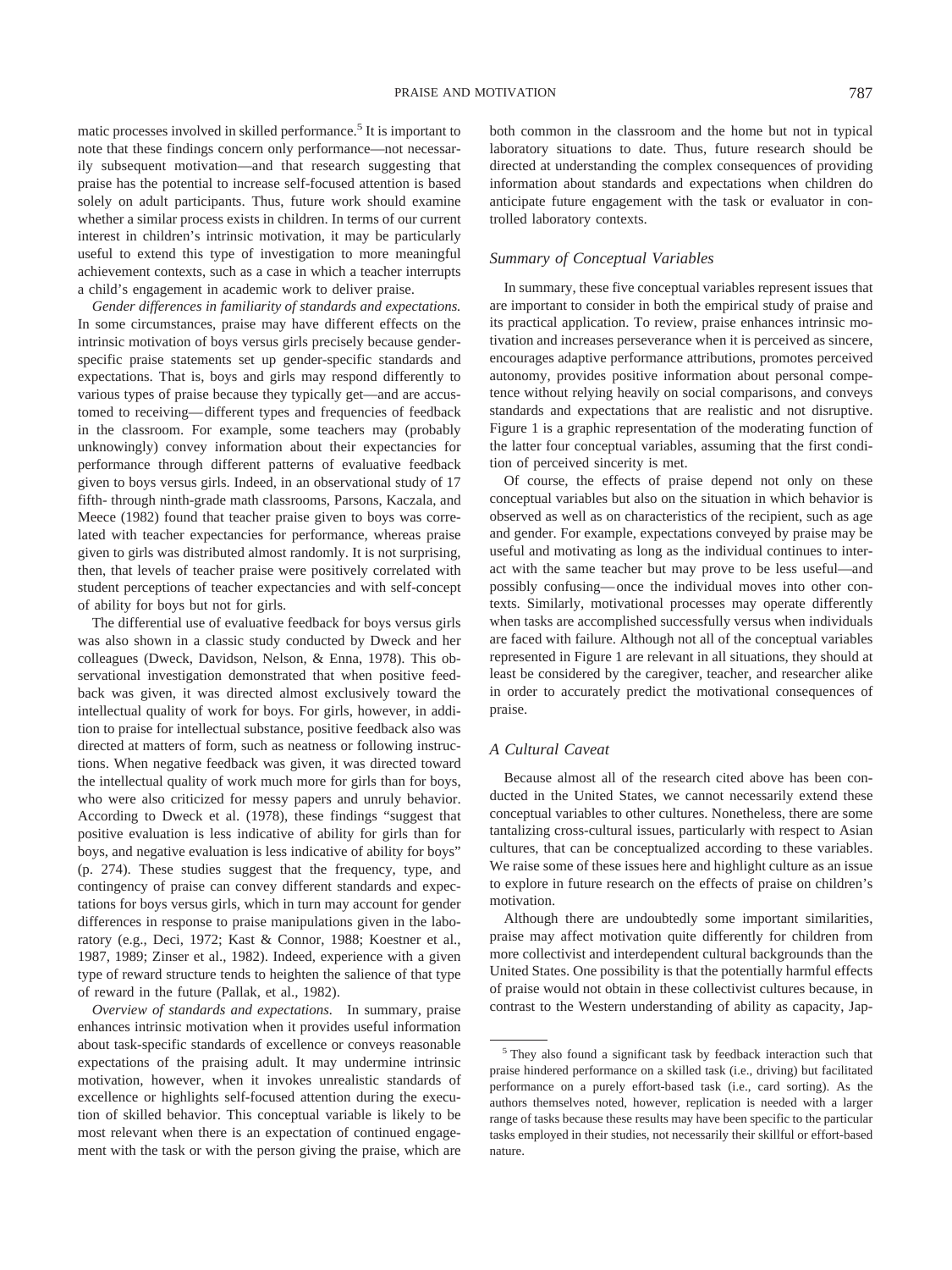

*Figure 1.* Conceptual variables moderating the effects of praise on subsequent intrinsic motivation and perseverance, provided that praise is perceived as sincere.

anese and Chinese beliefs about achievement outcomes center primarily on effort (e.g., Lewis, 1995; Salili, 1996; Stevenson et al., 1990; Stevenson & Stigler, 1992; White, 1987). Indeed, when mothers and their children in China, Japan, and the United States were asked about the importance of effort relative to ability in explaining achievement outcomes, Americans consistently assigned more importance to ability than did Chinese and Japanese individuals (Stevenson et al., 1990; Stevenson & Stigler, 1992). In these collectivist cultures, the process of working on a task is just as important as the outcome of the work, and truly virtuous task engagement must involve *gambaru* (working hard and persisting; White, 1987). Because many of the potentially harmful effects of praise depend on an understanding of effort and ability as inversely related (e.g., Covington, 1984; Meyer et al., 1986; Miller & Hom, 1997; Weiner, 1994), praise that indicates high effort for easy tasks may not be as harmful—and may in fact be helpful—when given in collectivist cultures.

Recall the Meyer (1992; Meyer et al., 1986) paradigm in which a nonpraised student is assumed to have higher ability than a praised student because both students demonstrated success and the praised student is assumed to have exerted more effort. Would this same message of low ability due to high effort be inferred by children from collectivist cultures? This question was addressed, in part, by a study replicating the Meyer paradigm with a sample of Chinese elementary school, high school, and university students (Salili & Hau, 1994). In the first part of the study, participants were given several scenarios and asked to estimate the ability of hypothetical students. As in the Western sample, older participants tended to think the nonpraised student had higher ability than the praised student, but younger participants tended to think that the praised student had higher ability. In contrast to research with Western individuals, however, effort and ability perceptions were always positively correlated, and the strength of this correlation merely weakened with age. In the second part of the study, Chinese students actually took a math test followed by contrived feedback given in pairs. In each pair, the two students were given similar scores, but one was praised while the other was given neutral feedback. When asked to evaluate the ability of the other student in the pair, younger students perceived the praised other to have higher ability, whereas older students did not perceive any difference in ability levels of praised and nonpraised others. Furthermore, students who were praised for success gave very positive evaluations of their own effort and ability, suggesting that praise may not have the same potential for harm in collectivist cultures. As Salili and Hau (1994) noted, "for Chinese students, people working hard have higher ability and those who have high ability must have worked hard" (p. 233).

Although this research suggests that praise may have motivationally enhancing effects in collectivist cultures, praise is scarcely used in China and Japan (e.g., Lewis, 1995; Salili, 1996; Salili & Hau, 1994). Indeed, in these East Asian cultures, praise is thought to be harmful to a child's character if given too often (Salili, 1996). Observations of Japanese elementary schools suggest that reward systems and other attempts to control children's behavior are rare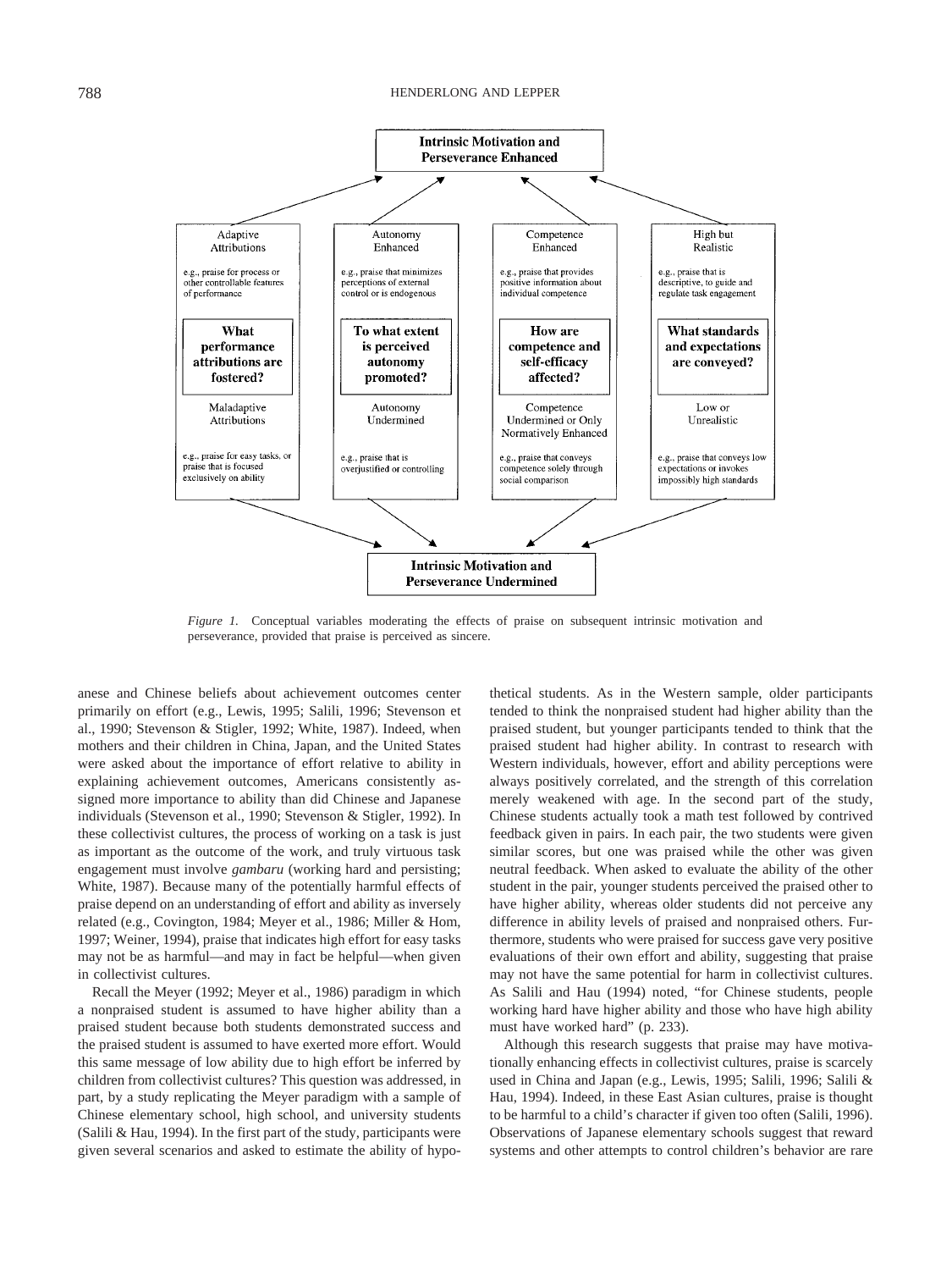and that children appear to be remarkably internally motivated (Lewis, 1995). As Lewis has noted,

teachers' reluctance to use direct control and their hard work to see that class norms emerge "naturally" from the children may create a classroom situation in which it is very hard for children to attribute their behavior to adult control—and very easy for children to think of themselves as responsible, good children committed to norms they've helped to shape. (p. 119)

We might suggest, therefore, that the infrequent use of praise may be at least somewhat responsible for its effectiveness. Salili (1996) made a similar observation: "Praise, when given, is seldom done publicly and only for exceptional achievement or other virtues (Salili, Hwang, & Choi, 1989). In such an environment praise or reward has a highly motivating effect" (p. 61).

Recent research also suggests that, in contrast to the benefits of self-enhancement in Western cultures, people from collectivist cultures are motivated by self-improvement (Heine, Kitayama, Lehman, Takata, & Ide, 1998; see also Heine, Lehman, Markus, & Kitayama, 1999). When exposed to success and failure situations, Canadian students persisted significantly longer after success feedback than failure feedback, whereas Japanese students showed the opposite pattern, suggesting that they were motivated by the opportunity for self-improvement (Heine et al., 1998). Thus, although praise may not be as harmful in these collectivist cultures, it also appears not to be as necessary because of a decreased tendency to gravitate toward self-enhancing information. Future research is needed to address these issues more explicitly as they relate to praise.

#### Directions for Future Research

With these conceptual variables in mind, we now turn to a discussion of some of the most pressing issues and questions to be addressed by future research.

#### *Methodological Issues*

As highlighted throughout this review, our understanding of how praise affects children's motivation would benefit by addressing in the future the methodological shortcomings that have plagued past research.

*Appropriate control conditions.* First, future studies should include a no-praise, or otherwise appropriate, control group, which has not always been the case in previous research (e.g., Anderson et al., 1976; Koestner et al., 1989; Sarafino et al., 1982). For example, in the study by Anderson and colleagues (1976) in which children spent more time drawing with markers after praise than after other reward conditions or a no-feedback control condition, the control condition entailed the experimenter deliberately ignoring children throughout the entire drawing period. It is not surprising that this "neutral" condition produced the lowest level of subsequent intrinsic motivation relative to the other three conditions. The authors reported a second study with a more appropriate control condition in which the experimenter showed interest in the child's drawing but did not deliver praise; although Anderson et al. argued that praise enhances intrinsic motivation on the basis of this second study, time spent playing with markers in the praise group was not significantly different from time spent in this second, more appropriate control group.

*Appropriate dependent measures.* Second, to the extent that researchers wish to assess intrinsic motivation, dependent measures should be collected in situations that are free from obvious or implied extrinsic contingencies. One way this can be accomplished is to collect measures that are separated in space and time from the experimental context, as exemplified by Lepper et al. (1973), who demonstrated that expected rewards can have quite substantial undermining effects on children's motivation in a different setting several weeks after the manipulation. Recent work has shown that praise can actually have no effects on children's immediate behavior in a laboratory setting but quite striking effects when dependent measures are unobtrusively collected several weeks later in children's regular classrooms (Henderlong, 2000).

Similarly, to the extent that researchers wish to assess perseverance, dependent measures should be collected following a challenging experience. Recent studies (e.g., Henderlong, 2000; Kamins & Dweck, 1999; Mueller & Dweck, 1998) have demonstrated exactly this point by measuring the effects of praise both immediately after it is given and following a subsequent failure experience. These studies have shown that different types of praise do not produce vastly different effects on motivation following success, but when children experience failure later in the same laboratory session, markedly different patterns of behavior emerge. Astute classroom observer John Holt (1982) has also recognized this phenomenon:

If children worry so much about failure, might it not be because they rate success too high and depend on it too much? May there not be altogether too much praise for good work in the lower grades? If, when Johnny does good work, we make him feel "good," may we not, without intending it, be making him feel "bad" when he does bad work? (p. 79)

In giving praise, we must be particularly sensitive to the possibility that children may take what we say in situations of success and apply it to situations of failure in the future, a possibility that should be explored much more extensively in future research.

*Appropriate manipulations.* Finally, future studies should design manipulations that vary only along the dimension of interest and do not confound this dimension with other meaningful variables. For example, in previous research, praise conditions have been confounded with reward contingency (e.g., Anderson et al., 1976; Swann & Pittman, 1977) and the informational versus controlling nature of the statements (e.g., Bernhardt & Forehand, 1975). It is important to note, however, that certain confounds may routinely exist in the real world. For example, it may often be the case that praise is performance-contingent while other rewards are task-contingent, that process praise typically conveys more specific information about competence than person praise, or that ability praise is often more positive than effort praise. One goal of laboratory research is to control for these potentially confounding variables, but it also may be important to capture how children's motivation is affected by praise statements as they are used in everyday discourse between adults and children. Thus, although laboratory research must carefully avoid confounding variables, the need to control and measure potential confounds becomes less important in studies examining praise in its natural context. In such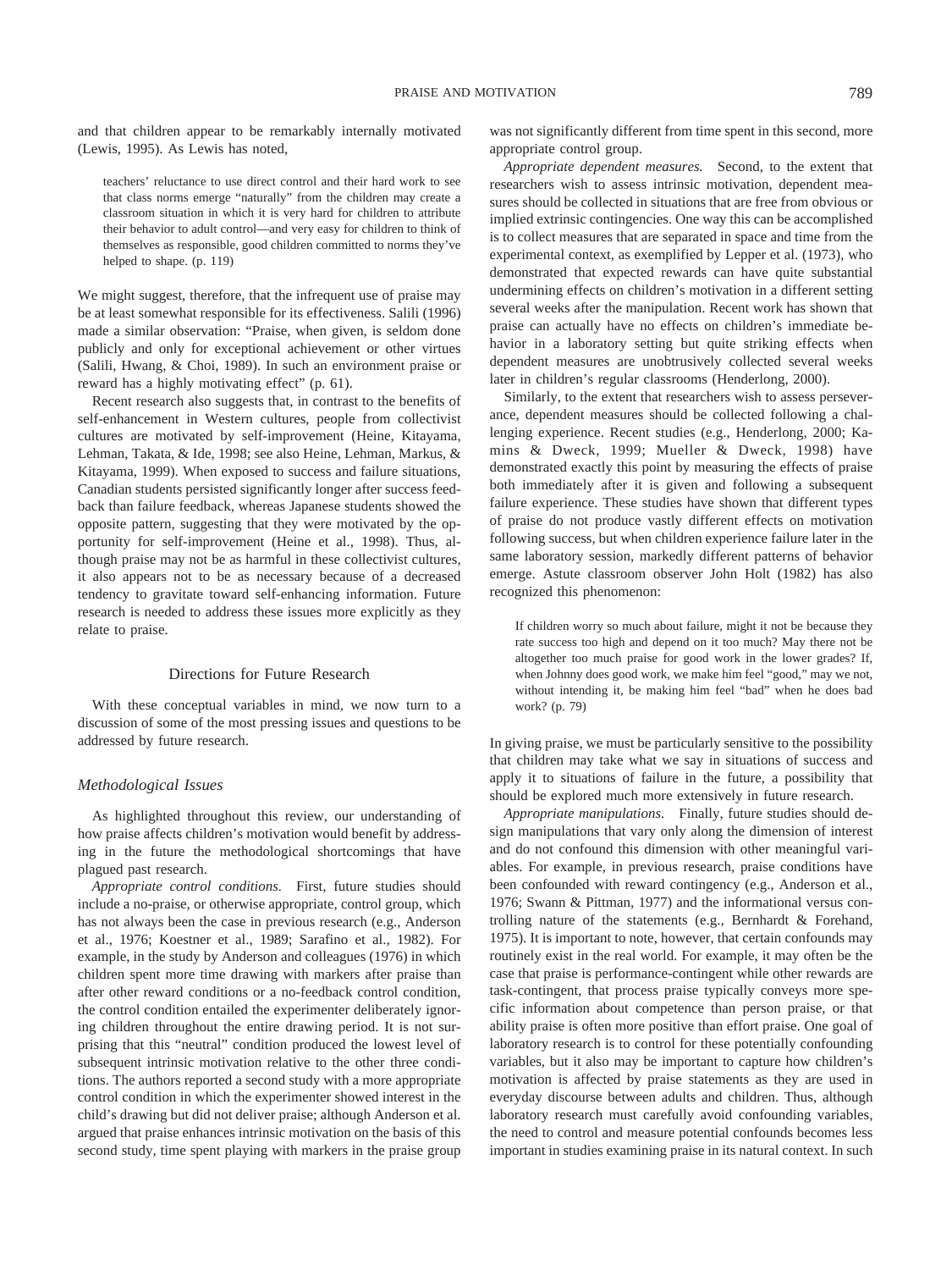research, these problems shift from shortcomings to necessary aspects of conducting research that is highly ecologically valid.

### *Understanding Moderators and Mediators*

As this review has made explicit, the extant literature is replete with moderating variables and mediating processes that likely determine the effects of praise on children's intrinsic motivation. Probably the most important issues for future investigation revolve around testing these variables and processes more systematically. It also may be useful to identify more situation-specific or individual-difference moderators in addition to the conceptual variables highlighted above. For example, one such moderator may be the existing relationship between the evaluator and the recipient of praise. The quality of this relationship may particularly impact the assumptions made regarding the motives of the evaluator (e.g., whether he or she is seen as supportive and helpful versus controlling and manipulative), and we are currently conducting research to examine such a moderating function.

Another variable in need of further investigation is gender. As we highlighted above, the effects of praise often differ for males and females—particularly when praise is controlling or focused on effort—but these differences are poorly understood. Thus, research should investigate not only moderators that may define important boundary conditions, such as gender, but also mediators that may help us to understand what may be driving the varying effects of praise for males versus females or for different populations of children under different conditions.

#### *Examining Potentially Harmful Consequences*

Another interesting and practically important area for future investigation is understanding the potentially negative effects that some types of praise may have under certain conditions. As discussed above, person-oriented praise may have unintended negative consequences for intrinsic motivation, performance, and perseverance when children experience subsequent setbacks in the praised domain. Likewise, we have suggested that socialcomparison praise may have similar unintended consequences, and we are currently preparing studies to determine how such praise may impact children's intrinsic motivation, perseverance, and information-seeking behaviors. It would be worth considering whether there are other types of praise that also may have seemingly positive effects on motivation after success but potentially harmful long-term consequences because they encourage maladaptive patterns of thoughts and behaviors in achievement situations.

Given that there may indeed be undermining effects of certain types of praise that are common in everyday interactions between adults and children, we might also consider developing procedures to protect children against negative outcomes in the face of such feedback. To date, such intervention work has not been conducted in the domain of praise, though similar research has successfully protected children against the negative effects of tangible rewards (Hennessey, Amabile, & Martinage, 1989) and learned helplessness (Dweck, 1975; Foersterling, 1985). Much like traditional attribution-retraining techniques, the goals of such interventions could range from teaching children that mistakes are an inherent part of the learning process, to emphasizing that failures are due to temporary and controllable causes, to encouraging a mastery versus normative focus when assessing ability. Exposure to such interventions may mitigate any undermining effects that may occur when children are later exposed to these potentially harmful types of praise.

# *Broadening the Scope of Study*

A final direction for future research involves broadening the range of variables and issues typically considered in the study of praise. It may be interesting, for example, to examine the relationships between children's reactions to praise and their beliefs about the malleability of intelligence (see Dweck, 1986, 1999; Dweck & Leggett, 1988). One might imagine that, in cases in which praise conveys messages of low ability, children who view intelligence as a fixed entity will have more negative reactions than children who view intelligence as a malleable quality. In addition, because children who view intelligence as a fixed entity tend also to hold performance—as opposed to mastery—goals, they may be particularly attuned to praise that conveys information about competence through means of social comparison, which may prove maladaptive in terms of subsequent perseverance.

Another interesting area for future research may be achievement-related emotions, which likely have an important mediating function but have been largely neglected in research on praise. Future efforts might be directed at understanding the circumstances under which praise is likely to instill pride versus shame and the ways in which these feelings may subsequently enhance or undermine intrinsic motivation. Similarly, little work has focused on the role of achievement values. How does praise shape values, and how are the effects of praise dependent on these values? It may be fruitful to examine these questions with early adolescents who may struggle to resolve conflicts between pleasing teachers who value achievement and pleasing peers who may devalue good performance in school. As Ward (1976) has noted, "praise delivered contingently by a teacher to an adolescent as simple interpersonal communication is reinforcing: in the presence of a peer group it can be highly punishing" (p. 262). Indeed, adolescents use different techniques for managing impressions of their achievement behaviors when interacting with teachers versus peers (Juvonen, 2000), and the majority of adolescents indicate that they would prefer to either be praised quietly or not at all as opposed to being praised publicly (Elwell & Tiberio, 1994). These issues may also be interesting to explore in ethnic minority students, as the school experience of Kareem Abdul-Jabbar might suggest:

It was my first time away from home, my first experience in an all-black situation, and I found myself being punished for doing everything I'd ever been taught was right. I got all A's and was hated for it. . . . There was nothing I could do about schoolwork; it never occurred to me to give up learning, but one thing I did learn was not to be too smart out loud. (Abdul-Jabbar & Knobler, 1983, pp. 16–17)

Whether praise mollifies or exacerbates such conflicts is an empirical question, but at least in cases like this, one might imagine that praise from a teacher can result in torture on the playground.

It is also important for future work to go beyond the laboratory setting. We have some descriptive information about how teachers praise children in actual classrooms, but we know very little about how parents praise children in naturalistic contexts. We might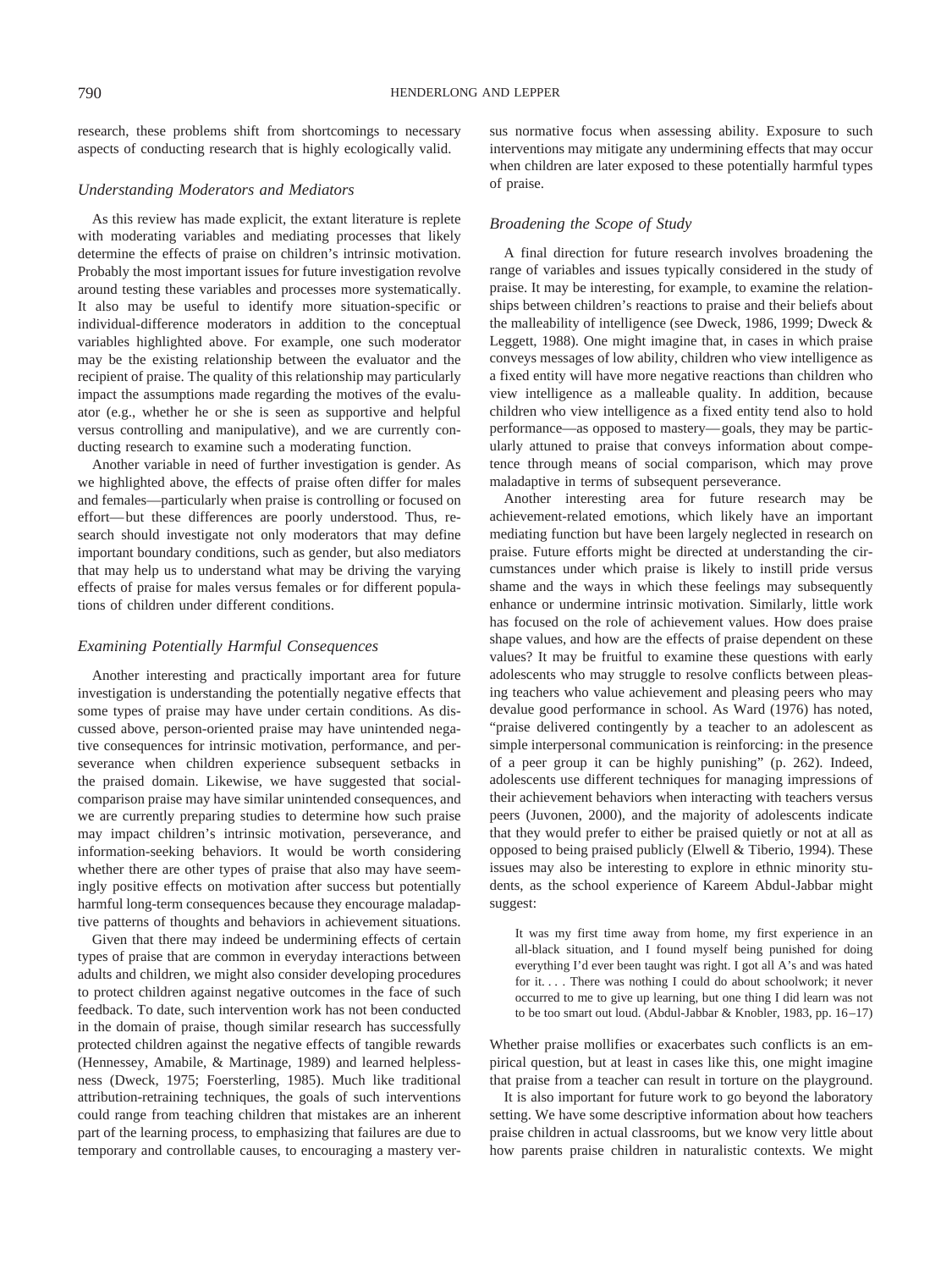consider compromising between strict experimentation and naturalistic observation, employing quasi-experimental designs in natural settings like real classrooms (for excellent examples, see Dweck et al., 1978; Miller et al., 1975). Future investigations in context are important because the effects of praise almost certainly depend on established community norms and values, such as whether praise is part of everyday pedagogical practice, whether it is publicly valued, and how it impacts peer relationships.

Finally, it may also be important to include an adult perspective in future research. Little research has explored adult beliefs about the effectiveness of praise per se, but research on reward strategies more generally has indicated that adults tend to believe that more salient and more controlling rewards have greater motivational benefits for children than less salient and less controlling rewards, despite the documented undermining effect of highly salient rewards (Barrett & Boggiano, 1988; Boggiano, Barrett, Weiher, McClelland, & Lusk, 1987). Other research more directly examining beliefs about praise has shown that parents tend to rate many different types of praise—even those that have been shown to have undermining effects—as having greater motivational benefits than neutral feedback (Henderlong, 2000). Even if one were to conclude that praise may be harmful to motivation, therefore, adults may experience difficulties withholding it.

#### Summary and Conclusion

Because adults rely on praise both to influence children's behavior and to express approval, it is important that its motivational consequences are understood. In this review, we have argued that the effects of praise on children's intrinsic motivation and perseverance are both complex and diverse, ranging from beneficial to negligible to detrimental. We have attempted to bring together a disparate set of findings and to integrate the existing literature by discussing key conceptual variables that are likely to moderate and mediate the motivational consequences of praise. Specifically, provided that it is perceived as sincere, praise is likely to enhance intrinsic motivation when attributional messages prevent maladaptive inferences, when autonomy is promoted, when perceived competence and self-efficacy are heightened without undue use of social comparison, and when realistic standards and expectations are conveyed. We have also argued that praise may affect motivation differently depending on characteristics of the recipient, such as age, gender, and culture. Thus, as in the rewards literature more generally, rather than asking whether praise enhances intrinsic motivation, it is far more useful to ask about the conditions under which this is likely to occur.

We also have highlighted methodological and conceptual weaknesses of the extant literature and suggested multiple pathways for future research. It is our hope that this review will make salient the variables that should be considered to design studies that are relatively free of confounds and weaknesses. Over time, this should lead to an enriched empirical knowledge base—both conceptually and methodologically—about the diverse ways in which praise can affect children's motivation and, in turn, their academic achievement and adjustment. Before closing, it is important to acknowledge that children's motivation is almost certainly overdetermined. Although praise may play a significant role in shaping children's motivation, we do not believe it to be the only, or even the most important, influence. At least in American society, however, praise does seem to address an important human desire to seek the approval of others. As Norman Vincent Peale is said to have stated, "most of us . . . would rather be ruined by praise than saved by criticism."

#### References

- Abdul-Jabbar, K., & Knobler, P. (1983). *Giant steps.* New York: Bantam Books.
- Ackerman, B. P. (1981). Young children's understanding of a speaker's intentional use of a false utterance. *Developmental Psychology, 17,* 472–480.
- Ames, C. (1984). Achievement attributions and self-instructions under competitive and individualistic goal structures. *Journal of Educational Psychology, 76,* 478–487.
- Ames, C. (1992). Classrooms: Goals, structures, and student motivation. *Journal of Educational Psychology, 84,* 261–271.
- Anderson, R., Manoogian, S. T., & Reznick, J. S. (1976). The undermining and enhancing of intrinsic motivation in preschool children. *Journal of Personality and Social Psychology, 34,* 915–922.
- Bandura, A. (1977). Self-efficacy: Toward a unifying theory of behavioral change. *Psychological Review, 84,* 191–215.
- Bandura, A. (1982). Self-efficacy mechanism in human agency. *American Psychologist, 37,* 122–147.
- Bandura, A. (1997). *Self-efficacy: The exercise of control.* New York: Freeman.
- Barker, G. P., & Graham, S. (1987). Developmental study of praise and blame as attributional cues. *Journal of Educational Psychology, 79,* 62–66.
- Barrett, M., & Boggiano, A. K. (1988). Fostering extrinsic orientations: Use of reward strategies to motivate children. *Journal of Social and Clinical Psychology, 6,* 293–309.
- Baumeister, R. F. (1984). Choking under pressure: Self-consciousness and paradoxical effects of incentives on skillful performance. *Journal of Personality and Social Psychology, 46,* 610–620.
- Baumeister, R. F., Hutton, D. G., & Cairns, K. J. (1990). Negative effects of praise on skilled performance. *Basic and Applied Social Psychology, 11,* 131–148.
- Bem, D. J. (1972). Self-perception theory. In L. Berkowitz (Ed.), *Advances in experimental social psychology* (Vol. 6, pp. 1–62). New York: Academic Press.
- Bernhardt, A. J., & Forehand, R. (1975). The effects of labeled and unlabeled praise upon lower and middle class children. *Journal of Experimental Child Psychology, 19,* 536–543.
- Berscheid, E., & Walster, E. H. (1969). *Interpersonal attraction.* Menlo Park, CA: Addison-Wesley.
- Birch, L. L., Marlin, D. W., & Rotter, J. (1984). Eating as the "means" activity in a contingency: Effects on young children's food preference. *Child Development, 55,* 431–439.
- Blanck, P. D., Reis, H. T., & Jackson, L. (1984). The effects of verbal reinforcement of intrinsic motivation for sex-linked tasks. *Sex Roles, 10,* 369–386.
- Blumenfeld, P. C., Pintrich, P. R., Meece, J., & Wessels, K. (1982). The formation and role of self perceptions of ability in elementary classrooms. *The Elementary School Journal, 82,* 401–420.
- Boggiano, A. K., Barrett, M., Weiher, A. W., McClelland, G. H., & Lusk, C. M. (1987). Use of maximal-operant principle to motivate children's intrinsic interest. *Journal of Personality and Social Psychology, 53,* 866–879.
- Boggiano, A. K., Main, D. S., & Katz, P. (1991). Mastery motivation in boys and girls: The role of intrinsic versus extrinsic motivation. *Sex Roles, 25,* 511–520.
- Boggiano, A. K., & Ruble, D. N. (1979). Competence and the overjustification effect: A developmental study. *Journal of Personality and Social Psychology, 37,* 1462–1468.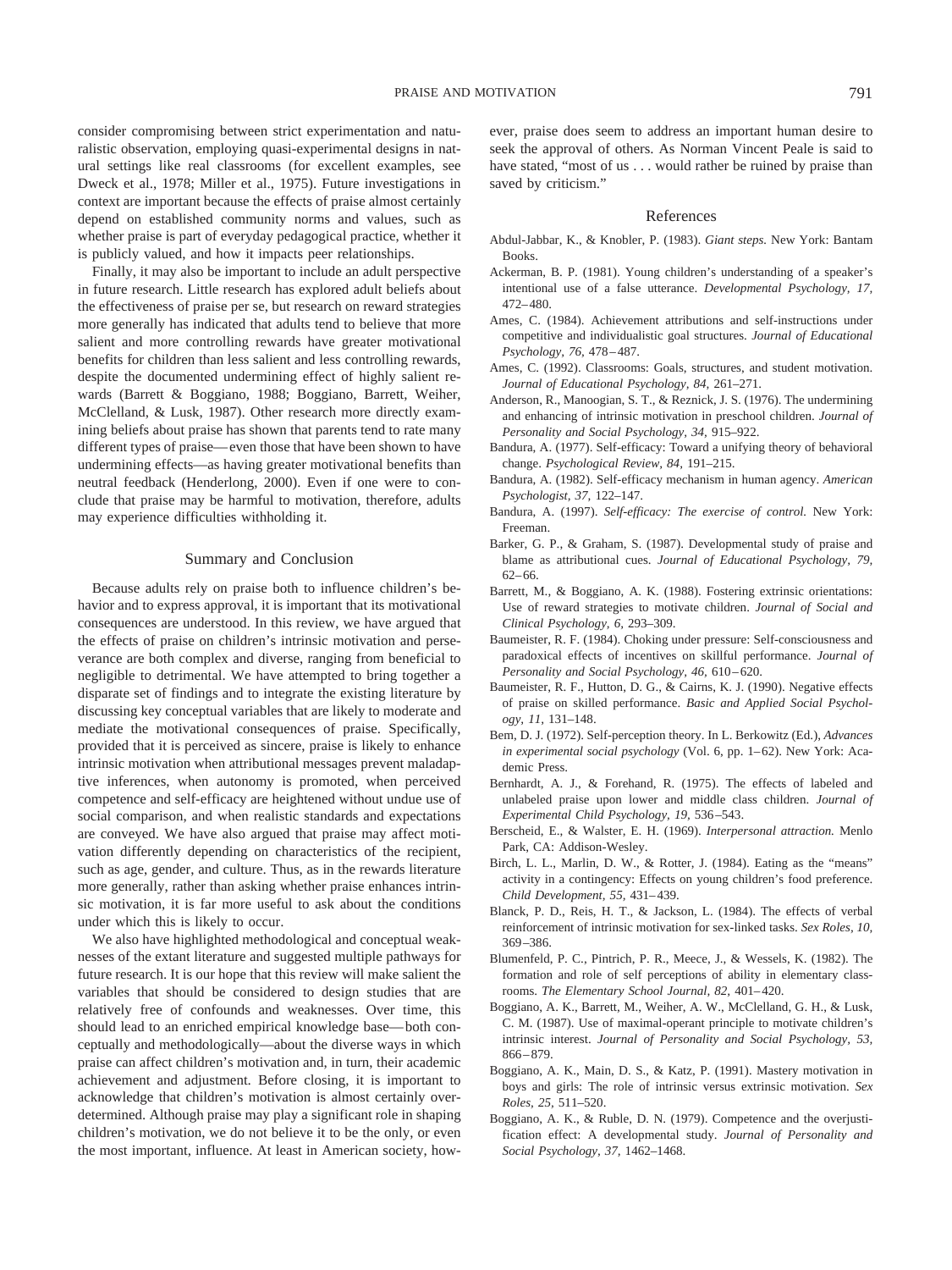- Brophy, J. (1981). Teacher praise: A functional analysis. *Review of Educational Research, 51,* 5–32.
- Brown, P., & Elliott, R. (1965). Control of aggression in a nursery school class. *Journal of Experimental Child Psychology, 2,* 103–107.
- Burhans, K. K., & Dweck, C. S. (1995). Helplessness in early childhood: The role of contingent worth. *Child Development, 66,* 1719–1738.
- Butler, R. (1987). Task-involving and ego-involving properties of evaluation: Effects of different feedback conditions on motivational perceptions, interest, and performance. *Journal of Educational Psychology, 79,* 474–482.
- Cameron, J., & Pierce, W. D. (1994). Reinforcement, reward, and intrinsic motivation: A meta-analysis. *Review of Educational Research, 64,* 363– 423.
- Cannella, G. S. (1986). Praise and concrete rewards: Concerns for childhood education. *Childhood Education, 62,* 297–301.
- Carnegie, D. (1964). *How to win friends and influence people.* New York: Simon & Schuster.
- Carton, J. S. (1996). The differential effects of tangible rewards and praise on intrinsic motivation: A comparison of cognitive evaluation theory and operant theory. *The Behavior Analyst, 19,* 237–255.
- Catano, V. M. (1975). Relation of improved performance through verbal praise to source of praise. *Perceptual and Motor Skills, 41,* 71–74.
- Catano, V. M. (1976). Effectiveness of verbal praise as a function of expertise of source. *Perceptual and Motor Skills, 42,* 1283–1286.
- Chandler, C. L., & Connell, J. P. (1987). Children's intrinsic, extrinsic, and internalized motivation: A developmental study of children's reasons for liked and disliked behaviours. *British Journal of Developmental Psychology, 5,* 357–365.
- Childs, C. P., & Greenfield, P. M. (1980). Informal modes of learning and teaching: The case of Zinacanteco weaving. In N. Warren (Ed.), *Studies in cross-cultural psychology* (Vol. 2, pp. 269–316). London: Academic Press.
- Cialdini, R. B., Eisenberg, N., Green, B. L., Rhoads, K., & Bator, R. (1998). Undermining the undermining effect of rewards on sustained interest. *Journal of Applied Social Psychology, 28,* 249–263.
- Covington, M. V. (1984). The self-worth theory of achievement motivation: Findings and implications. *The Elementary School Journal, 85,* 5–20.
- Covington, M. V., & Beery, R. (1976). *Self-worth and school learning.* New York: Holt, Rinehart & Winston.
- Damon, W. (1995). *Greater expectations: Overcoming the culture of indulgence in America's homes and schools.* New York: Free Press.
- Deci, E. L. (1971). Effects of externally mediated rewards on intrinsic motivation. *Journal of Personality and Social Psychology, 18,* 105–115.
- Deci, E. L. (1972). Intrinsic motivation, extrinsic reinforcement, and inequity. *Journal of Personality and Social Psychology, 22,* 113–120.
- Deci, E. L. (1975). *Intrinsic motivation.* New York: Plenum Press.
- Deci, E. L., Cascio, W. F., & Krusell, J. (1975). Cognitive evaluation theory and some comments on the Calder and Staw critique. *Journal of Personality and Social Psychology, 31,* 81–85.
- Deci, E. L., Koestner, R., & Ryan, R. M. (1999). A meta-analytic review of experiments examining the effects of extrinsic rewards on intrinsic motivation. *Psychological Bulletin, 125,* 627–668.
- Deci, E. L., & Ryan, R. M. (1980). The empirical exploration of intrinsic motivational processes. In L. Berkowitz (Ed.), *Advances in experimental social psychology* (Vol. 13, pp. 39–80). New York: Academic Press.
- Deci, E. L., & Ryan, R. M. (1985). *Intrinsic motivation and selfdetermination in human behavior.* New York: Plenum Press.
- Deci, E. L., Vallerand, R. J., Pelletier, L. G., & Ryan, R. M. (1991). Motivation and education: The self-determination perspective. *Educational Psychologist, 26,* 325–346.
- Delin, C. R., & Baumeister, R. F. (1994). Praise: More than just social reinforcement. *Journal for the Theory of Social Behaviour, 24,* 219–241.
- Demorest, A., Meyer, C., Phelps, E., Gardner, H., & Winner, E. (1984).

Words speak louder than actions: Understanding deliberately false remarks. *Child Development, 55,* 1527–1534.

- Dev, P. C. (1997). Intrinsic motivation and academic achievement: What does their relationship imply for the classroom teacher? *Remedial and Special Education, 18,* 12–19.
- Drabman, R. S., & Lahey, B. B. (1974). Feedback in classroom behavior modification: Effects on the target and her classmates. *Journal of Applied Behavior Analysis, 7,* 591–598.
- Dreikurs, R., Grunwald, B. B., & Pepper, F. C. (1982). *Maintaining sanity in the classroom: Classroom management techniques* (2nd ed.). New York: Harper & Row.
- Dweck, C. S. (1975). The role of expectations and attributions in the alleviation of learned helplessness. *Journal of Personality and Social Psychology, 31,* 674–685.
- Dweck, C. S. (1986). Motivational processes affecting learning. *American Psychologist, 41,* 1040–1048.
- Dweck, C. S. (1999). *Self-theories: Their role in motivation, personality, and development.* Philadelphia: Psychology Press.
- Dweck, C. S., Davidson, W., Nelson, S., & Enna, B. (1978). Sex differences in learned helplessness: II. The contingencies of evaluative feedback in the classroom and III. An experimental analysis. *Developmental Psychology, 14,* 268–276.
- Dweck, C. S., & Leggett, E. L. (1988). A social–cognitive approach to motivation and personality. *Psychological Review, 95,* 256–273.
- Eisenberger, R., & Cameron, J. (1996). Detrimental effects of reward: Reality or myth? *American Psychologist, 51,* 1153–1166.
- Elliott, E. S., & Dweck, C. S. (1988). Goals: An approach to motivation and achievement. *Journal of Personality and Social Psychology, 54,* 5–12.
- Elwell, W. C., & Tiberio, J. (1994). Teacher praise: What students want. *Journal of Instructional Psychology, 21,* 322–328.
- Faber, A., & Mazlish, E. (1995). Praise that doesn't demean, criticism that doesn't wound. *American Educator, 19,* 33–38.
- Farson, R. E. (1963). Praise reappraised. *Harvard Business Review, 41,* 61–66.
- Feldman, R., & Donohoe, L. (1978). Nonverbal communication of affect in interracial dyads. *Journal of Educational Psychology, 70,* 979–987.
- Foersterling, F. (1985). Attributional retraining: A review. *Psychological Bulletin, 98,* 495–512.
- Ginott, H. G. (1965). *Between parent and child.* New York: Macmillan.
- Ginott, H. G. (1972). *Teacher and child.* New York: Macmillan.
- Gordon, T. (1989). *Teaching children self-discipline.* New York: Times Books.
- Graham, S. (1990). On communicating low ability in the classroom: Bad things good teachers sometimes do. In S. Graham & V. Folkes (Eds.), *Attribution theory: Applications to achievement, mental health, and interpersonal conflict* (pp. 17–36). Hillsdale, NJ: Erlbaum.
- Graham, S. (1991). A review of attribution theory in achievement contexts. *Educational Psychology Review, 3,* 5–39.
- Graham, S. (1994). Classroom motivation from an attributional perspective. In H. F. O'Neil Jr. & M. Drillings (Eds.), *Motivation: Theory and research* (pp. 31–48). Hillsdale, NJ: Erlbaum.
- Graham, S., & Hoehn, S. (1995). Children's understanding of aggression and withdrawal as social stigmas: An attributional analysis. *Child Development, 66,* 1143–1161.
- Graham, S., & Weiner, B. (1991). Testing judgments about attribution– emotion–action linkages: A lifespan approach. *Social Cognition, 9,* 254–276.
- Grice, H. (1975). Logic and conversation. In P. Cole & J. L. Morgan (Eds.), *Syntax and semantics: Vol. 3. Speech acts* (pp. 41–58). New York: Academic Press.
- Grusec, J. E. (1991). Socializing concern for others in the home. *Developmental Psychology, 27,* 338–342.
- Grusec, J. E., Kuczynski, L., Rushton, J. P., & Simutis, Z. M. (1978).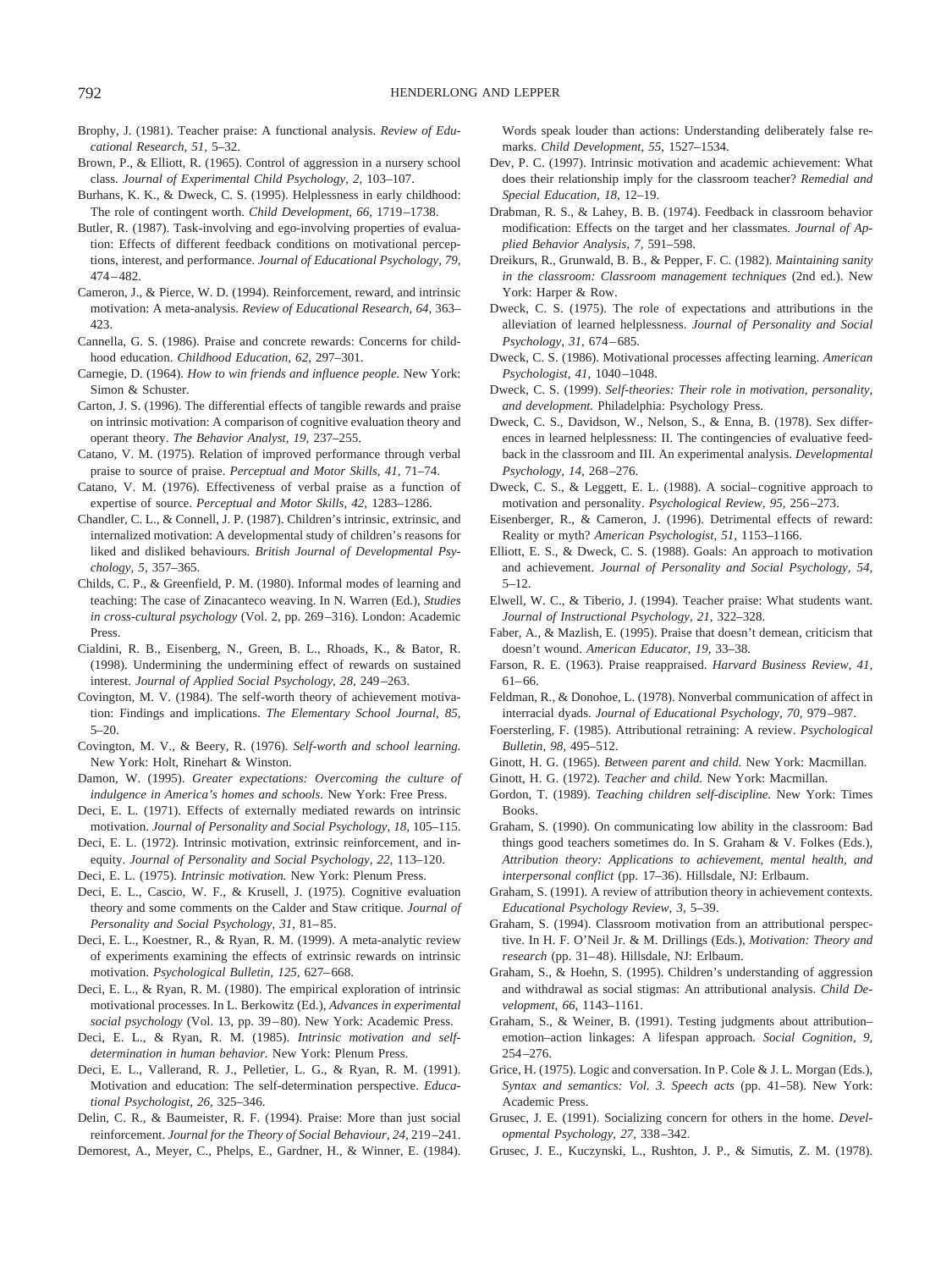Modeling, direct instruction, and attributions: Effects on altruism. *Developmental Psychology, 14,* 51–57.

- Grusec, J. E., & Redler, E. (1980). Attribution, reinforcement, and altruism: A developmental analysis. *Developmental Psychology, 16,* 525– 534.
- Harackiewicz, J. M. (1979). The effects of reward contingency and performance feedback on intrinsic motivation. *Journal of Personality and Social Psychology, 37,* 1352–1363.
- Harackiewicz, J. M., Barron, K. E., & Elliot, A. J. (1998). Rethinking achievement goals: When are they adaptive for college students and why? *Educational Psychologist, 33,* 1–21.
- Harackiewicz, J. M., & Manderlink, G. (1984). A process analysis of the effects of performance-contingent rewards on intrinsic motivation. *Journal of Experimental Social Psychology, 20,* 531–551.
- Harackiewicz, J. M., Manderlink, G., & Sansone, C. (1984). Rewarding pinball wizardry: The effects of evaluation on intrinsic interest. *Journal of Personality and Social Psychology, 47,* 287–300.
- Harari, O., & Covington, M. V. (1981). Reactions to achievement behavior from a teacher and student perspective: A developmental analysis. *American Educational Research Journal, 18,* 15–28.
- Harris, R. R., Wolf, M. M., & Baer, D. M. (1967). Effects of adult social reinforcement of child behavior. In W. W. Hartup & N. L. Smothergill (Eds.), *The young child: Reviews of research* (pp. 13–26). Washington, DC: National Association for the Education of Young Children.
- Heider, F. (1958). *The psychology of interpersonal relations.* New York: Wiley.
- Heine, S. J., Kitayama, S., Lehman, D., Takata, T., & Ide, E. (1998, August). *Self-enhancement and self-improvement—Two ways to motivate the self.* Paper presented at the Stanford Mini-Conference on Culture, Stanford, CA.
- Heine, S. J., Lehman, D. R., Markus, H. R., & Kitayama, S. (1999). Is there a universal need for positive self-regard? *Psychological Review, 106,* 766–794.
- Henderlong, J. (2000). *Beneficial and detrimental effects of praise on children's motivation: Performance versus person feedback.* Unpublished doctoral dissertation, Stanford University.
- Hennessey, B. A., Amabile, T. M., & Martinage, M. (1989). Immunizing children against the negative effects of reward. *Contemporary Educational Psychology, 14,* 212–227.
- Holt, J. (1982). *How children fail* (Rev. ed.). New York: Dell.
- Jensen, R. E., & Moore, S. G. (1977). The effect of attribute statements on cooperativeness and competitiveness in school-age boys. *Child Development, 48,* 305–307.
- Jones, E. E. (1964). *Ingratiation: A social–psychological analysis.* New York: Appleton.
- Jones, E. E., & Davis, K. E. (1965). From acts to dispositions: The attribution process in person perception. In L. Berkowitz (Ed.), *Advances in experimental social psychology* (Vol. 2, pp. 219–266). New York: Academic Press.
- Juvonen, J. (2000). Social functions of attribution face-saving tactics among early adolescents. *Educational Psychology Review, 12,* 15–32.
- Kamins, M. L., & Dweck, C. S. (1999). Person versus process praise and criticism: Implications for contingent self-worth and coping. *Developmental Psychology, 35,* 835–847.
- Kanouse, D. E., Gumpert, P., & Canavan-Gumpert, D. (1981). The semantics of praise. In J. H. Harvey, W. Ickes, & R. F. Kidd (Eds.), *New directions in attribution research* (Vol. 3, pp. 97–115). Hillsdale, NJ: Erlbaum.
- Karniol, R., & Ross, M. (1976). The developmental of causal attributions in social perception. *Journal of Personality and Social Psychology, 34,* 455–464.
- Karniol, R., & Ross, M. (1979). Children's use of a causal attribution schema and the inference of manipulative intentions. *Child Development, 50,* 463–468.
- Kast, A., & Connor, K. (1988). Sex and age differences in responses to informational and controlling feedback. *Personality and Social Psychology Bulletin, 14,* 514–523.
- Kastelen, L., Nickel, M., & McLaughlin, T. F. (1984). A performance feedback system: Generalization of effects across tasks and time with eighth-grade English students. *Education and Treatment of Children, 7,* 141–155.
- Kazdin, A. E. (1981). Behavior modification in education: Contributions and limitations. *Developmental Review, 1,* 34–57.
- Kelley, H. H. (1967). Attribution theory in social psychology. In D. Levine (Ed.), *Nebraska Symposium on Motivation* (Vol. 15, pp. 192–240). Lincoln: University of Nebraska Press.
- Kelley, H. H. (1973). The processes of causal attribution. *American Psychologist, 28,* 107–128.
- Kluger, A. N., & DeNisi, A. (1996). The effects of feedback interventions on performance: A historical review, a meta-analysis, and a preliminary feedback intervention theory. *Psychological Bulletin, 119,* 254–284.
- Koestner, R., Zuckerman, M., & Koestner, J. (1987). Praise, involvement, and intrinsic motivation. *Journal of Personality and Social Psychology, 53,* 383–390.
- Koestner, R., Zuckerman, M., & Koestner, J. (1989). Attributional focus of praise and children's intrinsic motivation: The moderating role of gender. *Personality and Social Psychology Bulletin, 15,* 61–72.
- Koestner, R., Zuckerman, M., & Olsson, J. (1990). Attributional style, comparison focus of praise, and intrinsic motivation. *Journal of Research in Personality, 24,* 87–100.
- Kohn, A. (1986). *No contest: The case against competition.* Boston: Houghton Mifflin.
- Kohn, A. (1993). *Punished by rewards: The trouble with gold stars, incentive plans, A's, praise, and other bribes.* New York: Houghton Mifflin.
- Kohn, A. (1996). By all available means: Cameron and Pierce's defense of extrinsic motivators. *Review of Educational Research, 66,* 1–4.
- Kruglanski, A. W. (1978). Endogenous attribution and intrinsic motivation. In M. R. Lepper & D. Greene (Eds.), *The hidden costs of reward: New perspectives on the psychology of human motivation* (pp. 85–107). Hillsdale, NJ: Erlbaum.
- Lepper, M. R., Drake, M. F., & O'Donnell-Johnson, T. (1997). Scaffolding techniques of expert human tutors. In K. Hogan & M. Pressley (Eds.), *Scaffolding student learning: Instructional approaches and issues* (pp. 108–144). Cambridge, MA: Brookline Books.
- Lepper, M. R., Greene, D., & Nisbett, R. E. (1973). Undermining children's intrinsic motivation with extrinsic reward: A test of the "overjustification" hypothesis. *Journal of Personality and Social Psychology, 28,* 129–137.
- Lepper, M. R., & Henderlong, J. (2000). Turning "play" into "work" and "work" into "play": 25 years of research on intrinsic versus extrinsic motivation. In C. Sansone & J. M. Harackiewicz (Eds.), *Intrinsic and extrinsic motivation: The search for optimal motivation and performance* (pp. 257–307). San Diego, CA: Academic Press.
- Lepper, M. R., Henderlong, J., & Gingras, I. (1999). Understanding the effects of extrinsic rewards on intrinsic motivation—Uses and abuses of meta-analysis: Comment on Deci, Koestner, and Ryan (1999). *Psychological Bulletin, 125,* 669–676.
- Lepper, M. R., Keavney, M., & Drake, M. (1996). Intrinsic motivation and extrinsic rewards: A commentary on Cameron and Pierce's metaanalysis. *Review of Educational Research, 66,* 5–32
- Lepper, M. R., Sagotsky, G., Dafoe, J. L., & Greene, D. (1982). Consequences of superfluous social constraints: Effects on young children's social inferences and subsequent intrinsic interest. *Journal of Personality and Social Psychology, 42,* 51–64.
- Lepper, M. R., & Woolverton, M. (2002). The wisdom of practice: Lessons learned from the study of highly effective tutors. In J. Aronson (Ed.),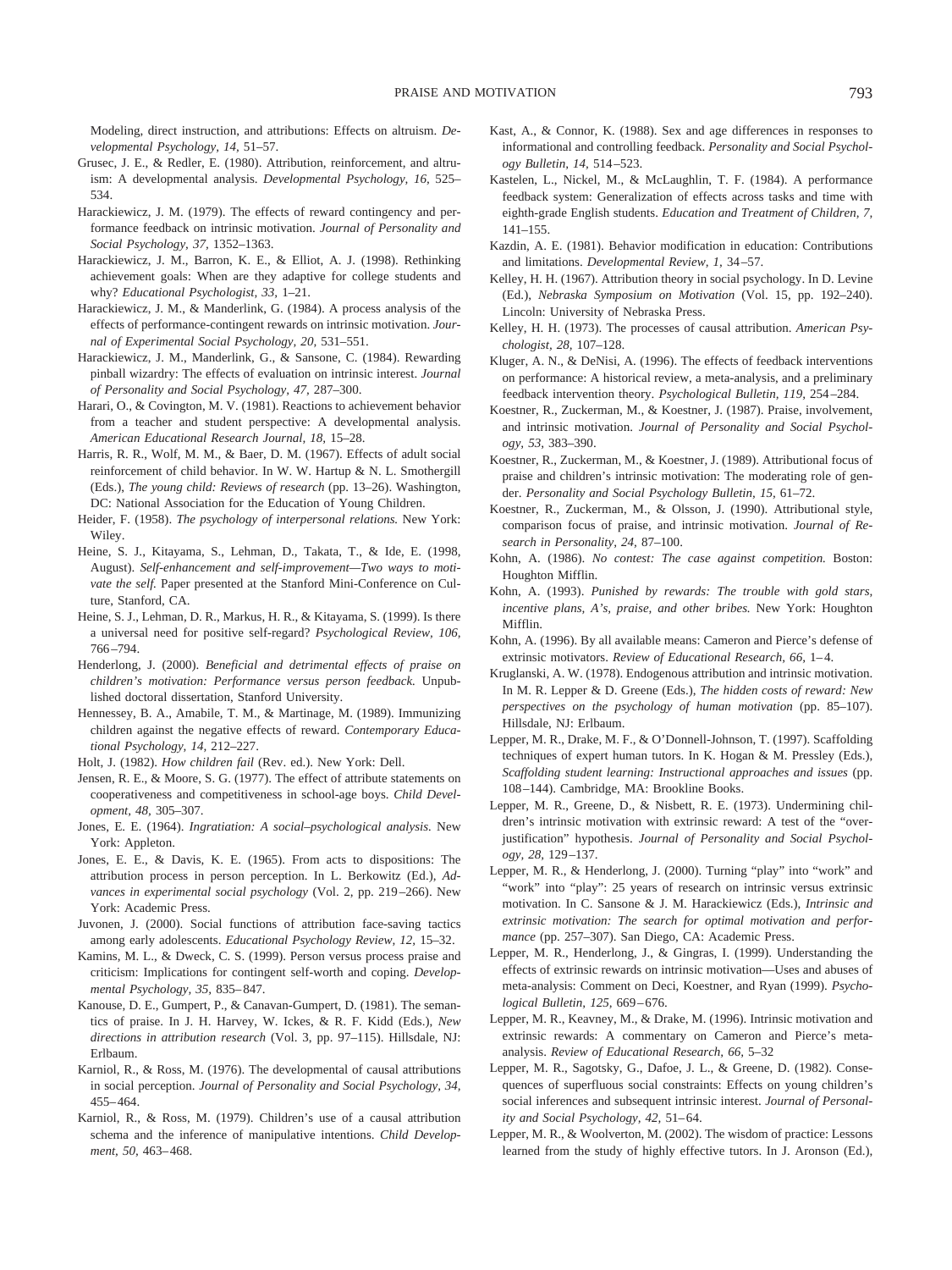*Improving academic achievement: Contributions of social psychology* (pp. 135–158). Orlando, FL: Academic Press.

- Lepper, M. R., Woolverton, M., Mumme, D. L., & Gurtner, J. (1993). Motivational techniques of expert human tutors: Lessons for the design of computer-based tutors. In S. P. Lajoie & S. J. Derry (Eds.), *Computers as cognitive tools* (pp. 75–105). Hillsdale, NJ: Erlbaum.
- LeVine, R. A. (1989). Cultural environments in child development. In W. Damon (Ed.), *Child development today and tomorrow* (pp. 52–68). San Francisco: Jossey-Bass.
- Lewis, C. C. (1995). *Educating hearts and minds: Reflections on Japanese preschool and elementary education.* Cambridge, England: Cambridge University Press.
- Madsen, C. H., Becker, W. C., & Thomas, D. R. (1977). Rules, praise, and ignoring: Elements of elementary classroom control. In K. D. O'Leary & S. G. O'Leary (Eds.), *Classroom management: The successful use of behavior modification* (2nd ed., pp. 63–84). New York: Pergamon Press.
- Malone, T. W., & Lepper, M. R. (1987). Making learning fun: A taxonomy of intrinsic motivations for learning. In R. E. Snow & M. J. Farr (Eds.), *Aptitude, learning and instruction: III. Conative and affective process analysis* (pp. 223–253). Hillsdale, NJ: Erlbaum.
- Maynard, A. (2002). Cultural teaching: The development of teaching skills in Maya sibling interactions. *Child Development, 73,* 969–982.
- McAllister, L. W., Stachowiak, J. G., Baer, D. M., & Conderman, L. (1969). The application of operant conditioning techniques in a secondary school classroom. *Journal of Applied Behavior Analysis, 2,* 277–285.
- McKay, J. (1992). Building self-esteem in children. In M. McKay & P. Fanning (Eds.), *Self-esteem* (2nd ed., pp. 239–271). Oakland, CA: New Harbinger.
- Meyer, W.-U. (1992). Paradoxical effects of praise and criticism on perceived ability. In W. Strobe & M. Hewstone (Eds.), *European review of social psychology* (Vol. 3, pp. 259–283). Chichester, England: Wiley.
- Meyer, W.-U., Bachmann, M., Biermann, U., Hempelmann, M., Ploger, F.-O., & Spiller, H. (1979). The informational value of evaluative behavior: Influences of praise and blame on perceptions of ability. *Journal of Educational Psychology, 71,* 259–268.
- Meyer, W.-U., Mittag, W., & Engler, U. (1986). Some effects of praise and blame on perceived ability and affect. *Social Cognition, 4,* 293–308.
- Miller, R. L., Brickman, P., & Bolen, D. (1975). Attribution versus persuasion as a means for modifying behavior. *Journal of Personality and Social Psychology, 31,* 430–441.
- Miller, A. T., & Hom, H. L. (1997). Conceptions of ability and the interpretation of praise, blame, and material rewards. *Journal of Experimental Education, 65,* 163–177.
- Mills, R. S., & Grusec, J. E. (1989). Cognitive, affective, and behavioral consequences of praising altruism. *Merrill-Palmer Quarterly, 35,* 299– 326.
- Mueller, C. M., & Dweck, C. S. (1998). Praise for intelligence can undermine children's motivation and performance. *Journal of Personality and Social Psychology, 75,* 33–52.
- Nicholls, J. G. (1978). The development of the concepts of effort and ability, perception of academic attainment, and the understanding that difficult tasks require more ability. *Child Development, 49,* 800–814.
- Nicholls, J. G. (1984). Achievement motivation: Conceptions of ability, subjective experience, task choice, and performance. *Psychological Review, 91,* 328–346.
- Nicholls, J. G., & Miller, A. T. (1984). Reasoning about the ability of self and others: A developmental study. *Child Development, 55,* 1990–1999.
- O'Leary, K. D., & O'Leary, S. G. (1977). *Classroom management: The successful use of behavior modification* (2nd ed.). New York: Pergamon Press.
- Pallak, S. R., Costomiris, S., Sroka, S., & Pittman, T. S. (1982). School experience, reward characteristics, and intrinsic motivation. *Child Development, 53,* 1382–1391.
- Parsons, J. E., Kaczala, C. M., & Meece, J. L. (1982). Socialization of

achievement attitudes and beliefs: Classroom influences. *Child Development, 53,* 322–339.

- Pittman, T. S., Davey, M. E., Alafat, K. A., Wetherill, K. V., & Kramer, N. A. (1980). Informational versus controlling verbal reward. *Personality and Social Psychology Bulletin, 6,* 228–233.
- Pretty, G. H., & Seligman, C. (1984). Affect and the overjustification effect. *Journal of Personality and Social Psychology, 46,* 1241–1253.
- Rowe, M. B. (1974). Relation of wait-time and rewards to the development of language, logic, and fate control: II. Rewards. *Journal of Research in Science Teaching, 11,* 291–308.
- Ruble, D. N., Boggiano, A. K., Feldman, N. S., & Loebl, J. H. (1980). Developmental analysis of the role of social comparison in selfevaluation. *Developmental Psychology, 16,* 105–115.
- Ryan, R. M., & Deci, E. L. (2000). Self-determination theory and the facilitation of intrinsic motivation, social development, and well-being. *American Psychologist, 55,* 68–78.
- Ryan, R. M., Mims, V., & Koestner, R. (1983). Relation of reward contingency and interpersonal context to intrinsic motivation: A review and test using cognitive evaluation theory. *Journal of Personality and Social Psychology, 45,* 736–750.
- Salili, F. (1996). Learning and motivation: An Asian perspective. *Psychology and Developing Societies, 8,* 55–81.
- Salili, F., & Hau, K. T. (1994). The effect of teachers' evaluative feedback on Chinese students' perceptions of ability: A cultural and situational analysis. *Educational Studies, 20,* 223–236.
- Salili, F., Hwang, C. E., & Choi, N. F. (1989). Teachers' evaluative behavior: The relationship between teachers' comments and perceived ability in Hong Kong. *Journal of Cross-Cultural Psychology, 220,* 115–132.
- Sansone, C. S. (1986). A question of competence: The effects of competence and task feedback on intrinsic interest. *Journal of Personality and Social Psychology, 51,* 918–931.
- Sansone, C. S. (1989). Competence feedback, task feedback, and intrinsic interest: An examination of process and context. *Journal of Experimental Social Psychology, 25,* 343–361.
- Sansone, C., & Harackiewicz, J. M. (2000). *Intrinsic and extrinsic motivation: The search for optimal motivation and performance.* San Diego, CA: Academic Press.
- Sarafino, E. P., Russo, A., Barker, J., Consentino, A., & Titus, D. (1982). The effect of rewards on intrinsic interest: Developmental changes in the underlying processes. *The Journal of Genetic Psychology, 141,* 29–39.
- Scheer, R. R. (1977). The relative effects of general versus descriptive praise on a card sorting task (Doctoral dissertation, University of Maryland, 1976). *Dissertation Abstracts International, 37,* 7049.
- Schunk, D. H. (1983). Ability versus effort attributional feedback: Differential effects on self-efficacy and achievement. *Journal of Educational Psychology, 75,* 848–856.
- Schunk, D. H. (1984). Sequential attributional feedback and children's achievement behaviors. *Journal of Educational Psychology, 76,* 1159– 1169.
- Schunk, D. H., & Cox, P. D. (1986). Strategy training and attributional feedback with learning disabled students. *Journal of Educational Psychology, 78,* 201–209.
- Schunk, D. H., & Zimmerman, B. J. (1997). Social origins of selfregulatory competence. *Educational Psychologist, 32,* 195–208.
- Shanab, M. E., Peterson, D., Dargahi, S., & Deroian, P. (1981). The effects of positive and negative verbal feedback on the intrinsic motivation of male and female subjects. *Journal of Social Psychology, 115,* 195–205.
- Sharpley, C. F. (1988). Effects of varying contingency and directness of rewards upon children's performance under implicit reward conditions. *Journal of Experimental Child Psychology, 45,* 422–437.
- Smith, M. C. (1975). Children's use of the multiple sufficient cause schema in social perception. *Journal of Personality and Social Psychology, 32,* 737–747.